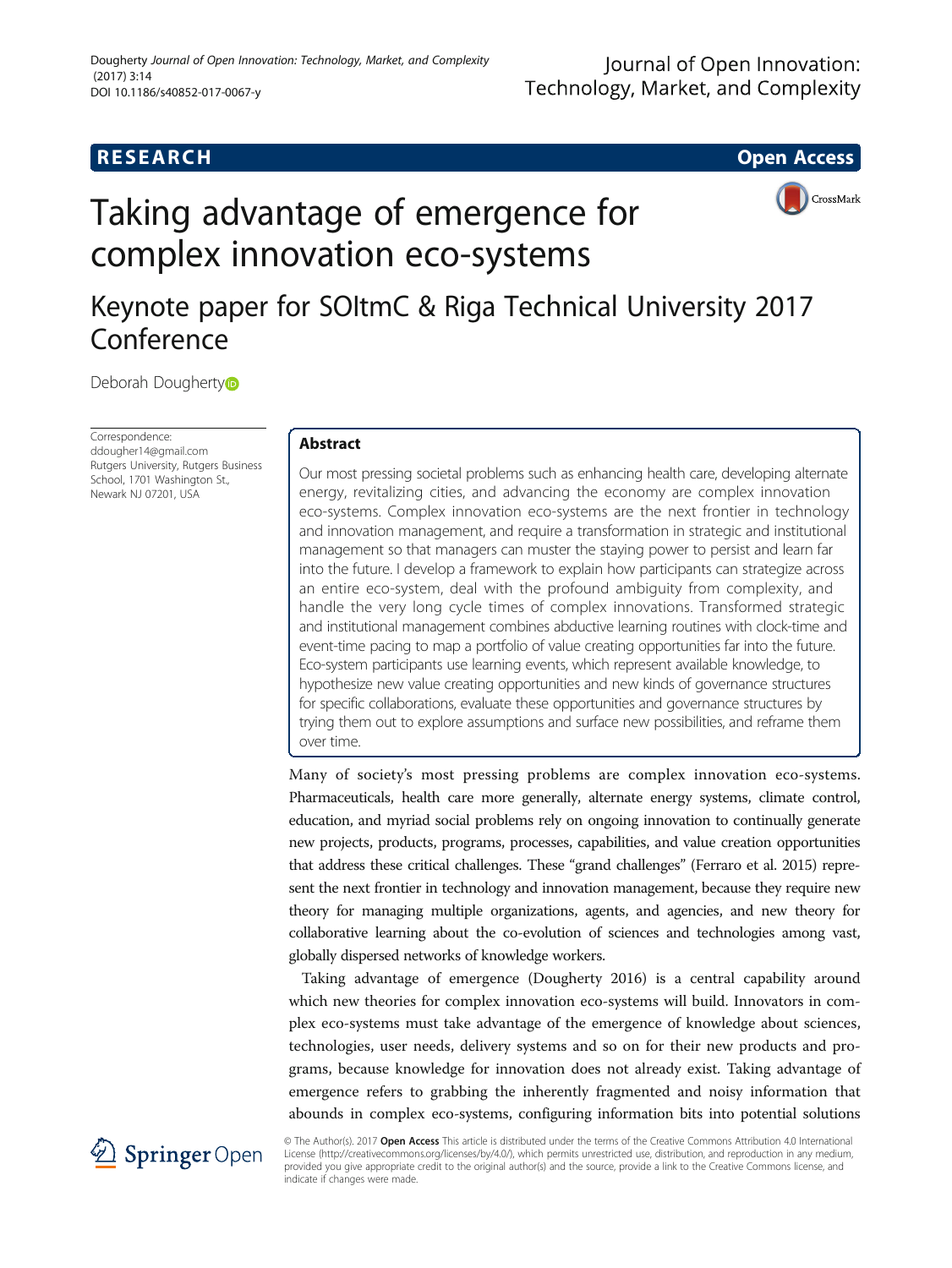for concrete problems, and using these configurations to learn about what might work, what else seems relevant, and how to reframe ideas to accumulate more noisy bits of information into better and better solutions.

To take advantage of emergence, new theory must tackle three distinctive challenges: 1) involve the entire system, not single firms; 2) encompass ambiguities of complexity, which means that the simple rationality typical of conventional economic-based strategy cannot work (Tsoukas [2005;](#page-18-0) Grandori [2010\)](#page-17-0); and 3) incorporate very long term horizons rather than short term clock-time and schedules. I build on recent research by myself and colleagues to propose one new thrust that tackles these three challenges: building the strategic and institutional infrastructure to anchor and guide product, process, and program innovation.

First, to incorporate the entire system, Dougherty ([2016](#page-17-0)) suggests a way to unpack the complexity without obscuring the inherent interdependencies among activities. Rather than chop complex problems into separate bits to be worked on separately, complex systems require that four entire problem-setting and problem-solving cycles of innovation be worked on simultaneously and continuously. These four problem cycles are: projects – working on the innovation project (which, like curing cancer, are enormous, global networks); processes – continually integrating diverse emergent sciences to support projects; strategies – experimenting with value creating opportunities that map far into the future; and institutions – generating collaborative commons. Second, to encompass ambiguities, Dunne and Dougherty [\(2016\)](#page-17-0) develop abductive reasoning to work on all these problems. Third, to address long term emergence and mustering the requisite staying power to persist and learn despite short term pressures, Dougherty et al. [\(2013](#page-17-0)) develop a way to leverage diverse temporal structures (kairos along with chronos) to leverage emergent knowing and gauge progress over the very long term.

This essay focuses on the strategic and institutional cycles of problem setting and solving. These cycles are the least well developed, but unless people continually work on these particular problems to frame project and process development, innovators in complex eco-systems cannot take advantage of emergence. And so they cannot innovate very well at all. "Strategic and institutional" managers include the managers of the many businesses in the innovation system along with those in many other agencies, public and private, who work on pulling resources together to enhance, commercialize, make better use of, and rethink opportunities. I also rely on examples from biopharmaceuticals to illustrate points, but hope that those interested in other complex innovation eco-systems can think about applying these ideas to their domains as well.

Two limits of existing research in technology, science, and innovation management prevent effective development of theory for complex innovation eco-systems: looking mostly at the firm level, and assuming away emergence. First, most research concentrates on the firm level, and addresses eco-system concerns with generic dynamics such as technology trajectories or a presumed flow of knowledge from science to industry. But complex eco-systems require active, deliberate management of these dynamics that is focused on specific concrete problems so that new products and processes can continually emerge and be experimented with, rethought, and revamped over time. We know that all innovations at the firm level require strategic guidance that defines the goals of innovation, creates long term resource development to support particular thrusts, and provides a strategic direction to shape and guide day to day activities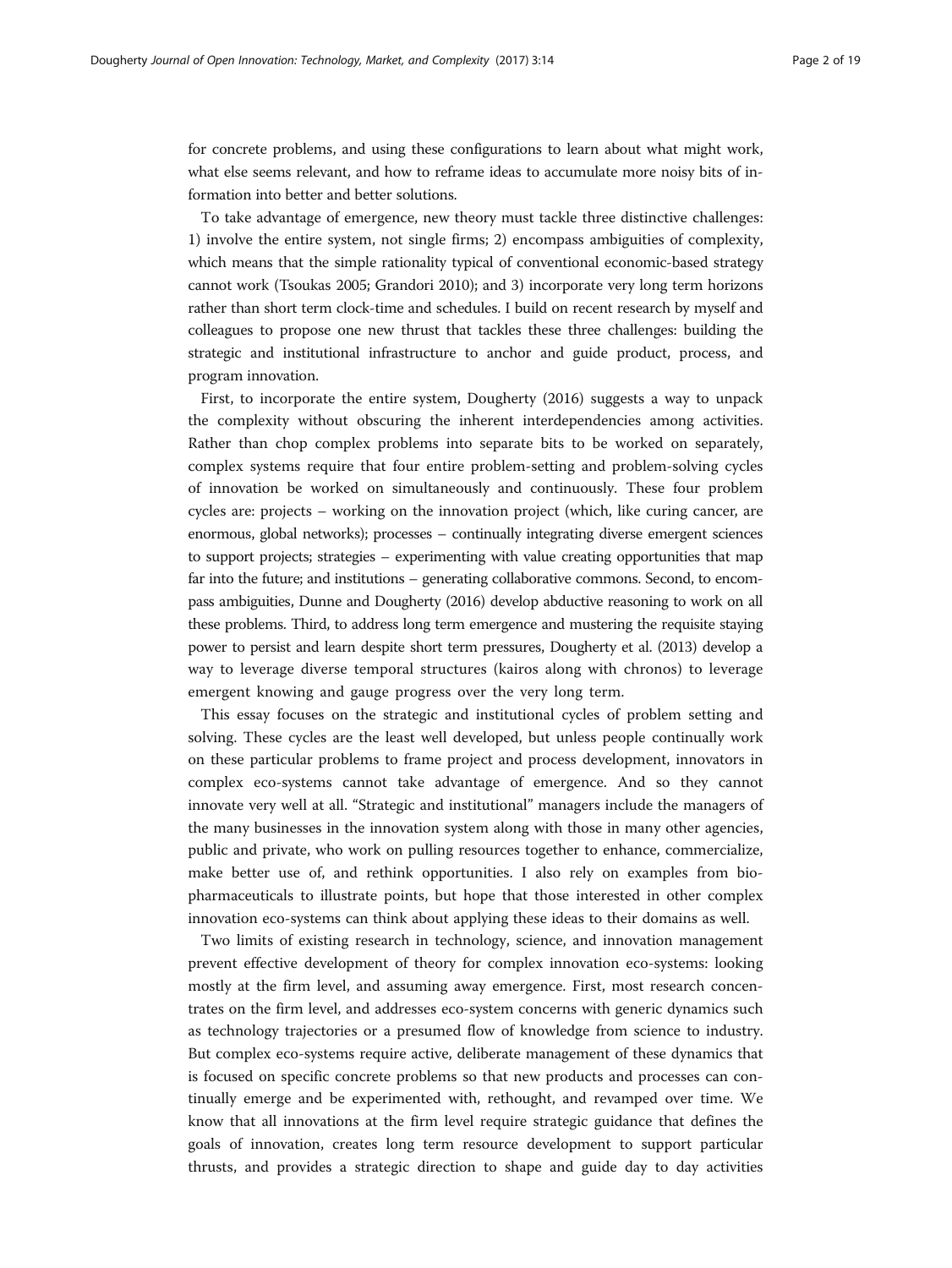(Leonard-Barton [1995\)](#page-17-0). The same logic applies to complex innovation eco-systems, but now the strategizing must occur across the system in collaboration among many agents and agencies. Managers not only need to develop and implement long term strategies, they also need to continually create governance structures of various kinds that enable collaboration.

An example helps to illustrate the strategic and institutional problem setting and solving cycles. Participants in the biopharmaceutical complex innovation system have already developed a large repertoire of possible strategies, so there is no shortage of ideas for what managers ought to do. Among these ideas are: 1) develop new classes of therapeutic compounds and treatment modalities; 2) deliver therapies via collaborations with hospitals and patient associations; 3) discover drug families that address diverse genetic make-ups among patients; 4) deploy emerging sciences and technologies such as diagnostics, or research areas like epigenetics into networks of commercial collaborations; and 5) shift to open innovation (Christensen et al. [2009;](#page-17-0) Pisano [2006](#page-18-0); West and Nightingale [2009;](#page-18-0) Chesbrough [2003\)](#page-17-0). A perusal of literatures on other complex innovation eco-systems would reveal a similarly rich repertoire of possibilities for addressing these various grand challenges. All these possible strategic thrusts listed above involve collaboration among a variety of agents and agencies, both public and private, so most new strategies also require ongoing development of governance arrangements so that diverse agents and agencies can collaborate on innovative strategies, processes, and projects.

However, societies fail to implement these possible strategies, in part, I suggest, because we do not develop the infrastructure for setting and solving strategic and institutional challenges. Pharmaceutical companies compete mostly in block-buster strategies, and throw away emerging possibilities in therapies that might not become major money makers. Bio-medical scientists generate astonishing new ideas in genomics, gene therapy, systems biology, bio-informatics, proteomics and so on, but they do not develop how particular ideas interact with other sciences to enable drug discovery – which continues to flounder (Scannell et al. [2012](#page-18-0)). Educational systems seem to blame teachers for all the failures, and do not interrogate how well the knowledge system, strategic, and institutional challenges are being addressed to enhance classroom teaching. Focusing on the healthcare complex innovation eco-system, Nelson says ([2005](#page-18-0): 208):

Today, some of our most difficult problems involve developing the social technologies needed to make new physical technologies effective. Arguably the lion's share of the strains in our health care systems are the result of advances in physical and medicinal technologies that societies have not yet learned how to manage or pay for.

Nelson's new social technologies include strategic and institutional problem setting and solving capabilities to figure out how to manage and pay for all the advances in physical and medicinal technologies. More importantly, it would take these two capabilities to figure out how to configure all of these advances into viable new products, programs, and strategies that actually improve health (Dougherty [2016\)](#page-17-0). Participants in these complex innovation eco-systems must allow the needed knowledge to emerge and evolve more fully, muster the staying power to persist and learn so they can take advantage of emergence, and build interdependent product and program configurations from all these one off inventions, so that they can actually innovate, not simply invent.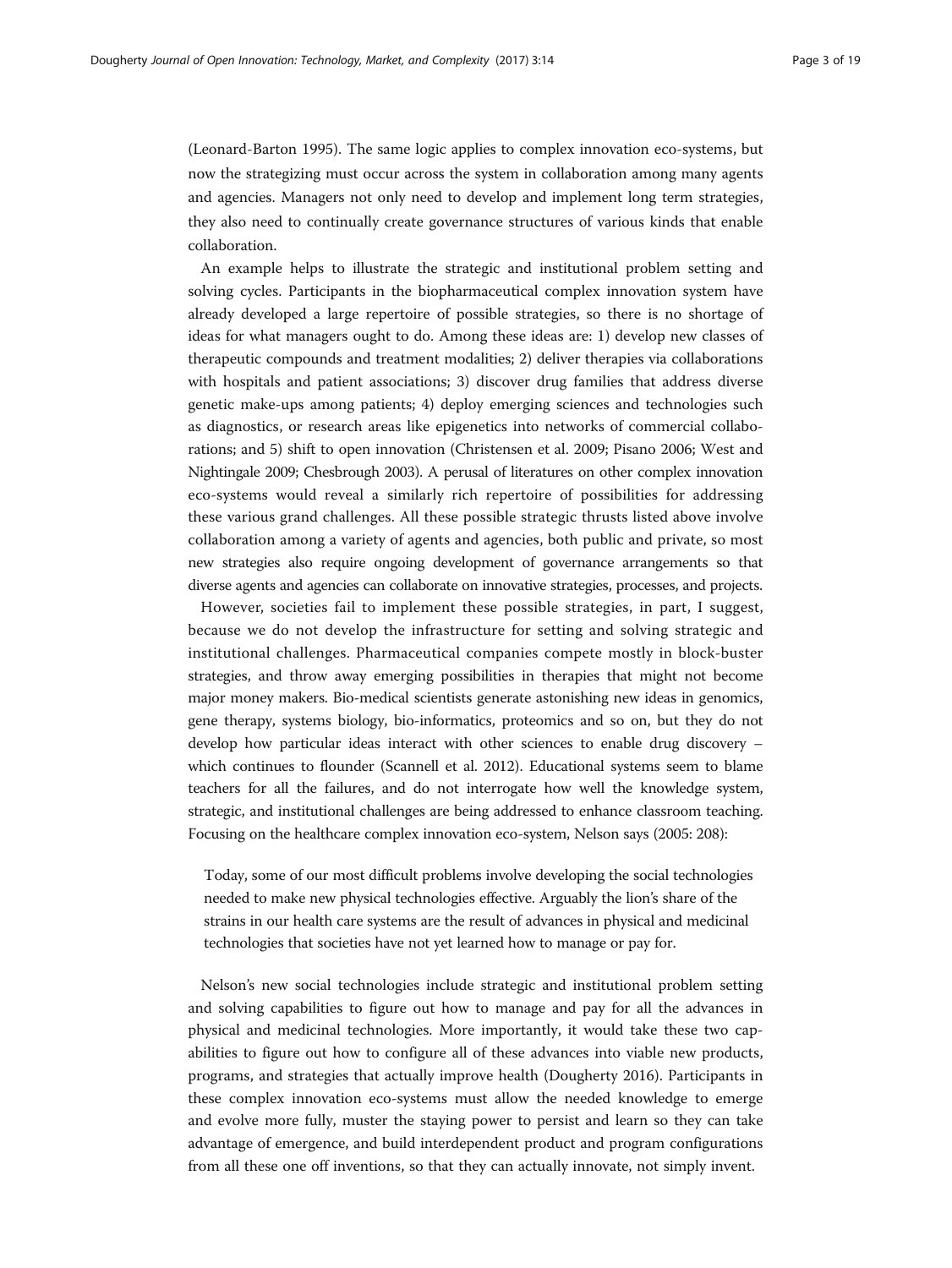The second limit in the literature now is the tendency to ignore emergence over the long term, and focus instead on sudden revolutions. Many scholars suggest that a biotechnology revolution will sweep away existing medicinal sciences and replace them with new abilities – no need for ongoing problem setting and solving for strategic and institutional challenges. However, Pisano [\(2006\)](#page-18-0), Hopkins et al. ([2007\)](#page-17-0), and Gittelman ([2015](#page-17-0)) argue that a biotechnology revolution is a myth, because the knowledge needed for innovation has already taken, and will continue to take, decades to emerge. This emergence depends on a co-evolutionary process in which changes in sciences, technologies, industries, clinical care, and regulations will mutually constitute one another (Nightingale [2004\)](#page-18-0). This long time horizon subjects new technologies to large and increasing development costs, not to swift revolutions. Similarly, knowledge intensive endeavors in health, education, or environmental issues embody broad, diffuse objectives rather than clear ends with defined means for achieving them. According to Ansell ([2011\)](#page-17-0), these diffuse objectives become ongoing processes of working on them, or possibilities toward which problem solving processes tend.

The essay explains how strategic and institutional managers can shape and guide the complex innovation process productively by: 1) engaging in abductive learning routines to work through institutional strategic problems, and 2) balancing different temporal structures (kairos as well as chronos) to muster the staying power to persist and learn over the long term. I first draw on the history of industrial management and innovation to explain why transformation in managing strategic and institutional problem setting and solving for complex eco-systems is necessary in the early twenty-first century. Next, I explain how abductive reasoning and multiple temporal structures address these new challenges. Finally, I describe how participants can develop portfolios of value creating opportunities that map far into the future, and establish institutional collaborative commons in order to develop, experiment with, and implement these strategic opportunities.

## Transforming institutional and strategic management to take advantage of emergence

The first transformation in strategic and institutional management in modern society took place during the nineteenth century, when enterprise management shifted from small, sole proprietorships to large organizations around new technologies. In his historical analysis of the rise of industrial society, Chandler [\(1977](#page-17-0)) argues that organization and strategy are as important in building economic growth as are investments in R&D. Technological innovation and organizational innovation are interdependent, because new forms of business organization and institutional arrangements are invented to solve specific economic problems (Pisano [2010](#page-18-0)). For example, technical advances in steam power, steel making, or mechanical engineering may have made railroads and mass production technically feasible, but a host of novel organizational and institutional arrangements made these technical advances economically feasible. These novel arrangements include administrative hierarchies, professional managers, university programs to train those managers and engineers, formalized capital budgeting systems, accounting and control systems, and corporate governance structures that separate ownership and management. Chandler had this to say about railroads (1977:120, quoted in Pisano [2010\)](#page-18-0):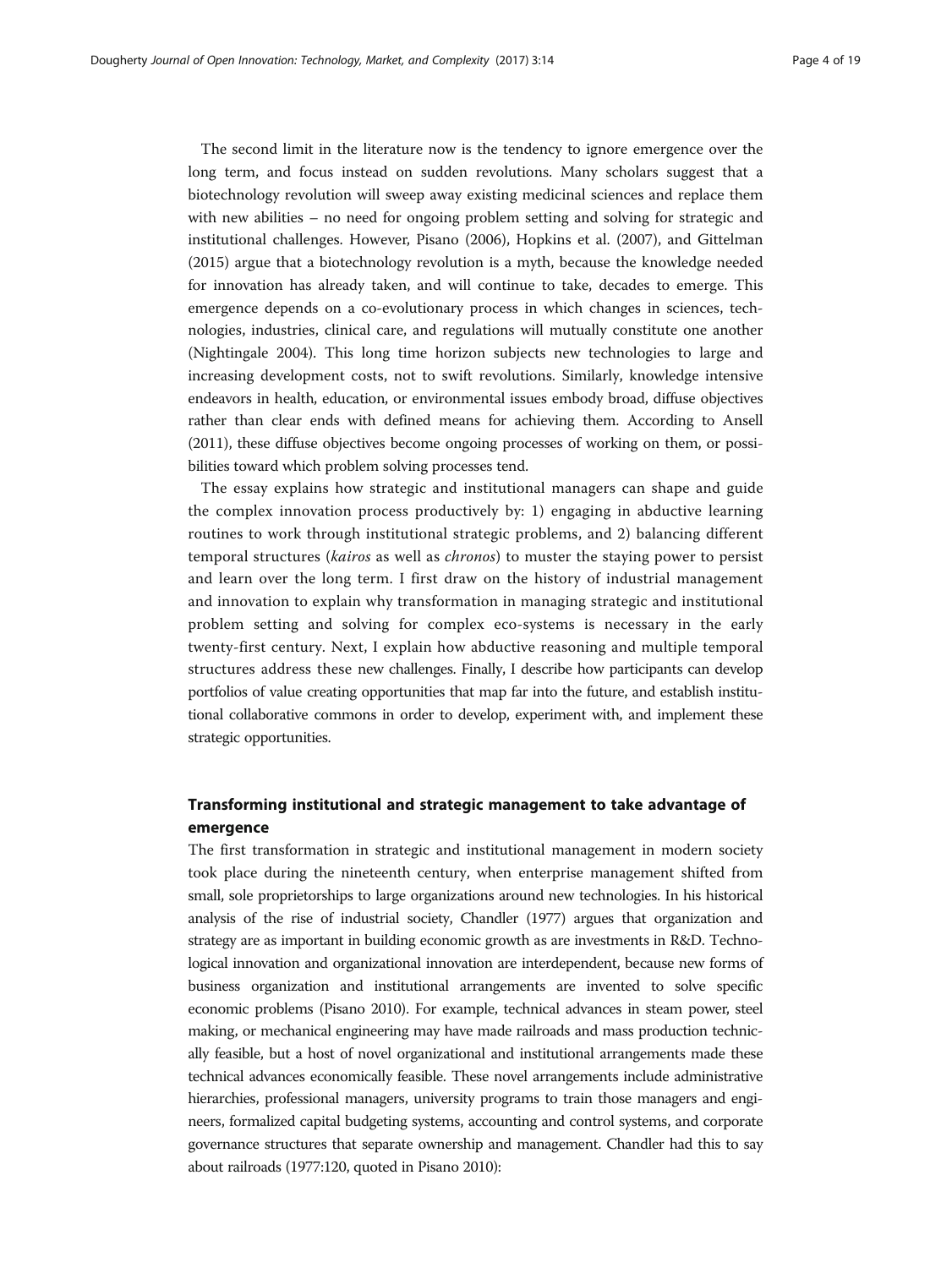No other business enterprise up to that time had had to govern a large number of men and offices scattered over wide geographical areas. Management of such enterprises had to have many salaried managers and had to be organized into functional departments and had to have a continuing flow of internal information if it was to operate at all.

Other capital intensive businesses evolved in a similar way (Nelson [2005\)](#page-18-0). According to Pisano ([2010:](#page-18-0)467): "After reading Chandler, it is hard to think about technological innovation as anything but tightly intertwined with organizational and institutional innovation." A variety of governance structures emerged as well to orchestrate the coevolution of new sciences and technologies, even though it is often assumed that the "free market" does all the institutional work (Nelson [2005](#page-18-0)). Emerging technologies like railroads, telephones, and electrical power required considerable government investment and involvement, along with "new" innovations such as public monopolies or eminent domain. But the centrality of strategic and institutional work for innovation tends to get pushed into the background.

If we fast forward to the 1970s, we see that nineteenth century innovations in institutional and strategic management could not deal with new technologies and diverse markets and opportunities. These old innovations focused on economies of scale, and on optimizing existing functioning based on separating steps in the production process, top-down control mechanisms that assume defined means to reach clearly defined ends, and clock-time approaches to gauge progress (e.g., time and motion studies, quarterly reports, yearly plans). These approaches could not allow for continuous product and process innovation. The locus of innovation in many industries moved from the US and Europe to Asia where new businesses emerged to accommodate new technologies of scope and divergent opportunities (Hayes and Abernathy [1980;](#page-17-0) Clark and Fujimoto [1991](#page-17-0)).

During the 1970s and 80s, a second transformation in strategic and institutional management ensued to address continuous innovation in products, processes, and business models (Schon [1967](#page-18-0); Souder [1985](#page-18-0)). Regarding strategy, managers and scholars of innovation realized that product and process innovation cannot occur without an effective innovation strategy to develop long term capabilities in technology, marketing, and manufacturing (Day [1990](#page-17-0); Roussel et al. [1991;](#page-18-0) Cooper [1998](#page-17-0)), guide particular innovation efforts so they could draw on these resources, and leverage businesses into emerging markets. Strategic managers could not focus only on optimizing the current functioning of the enterprise. Technologies and markets emerge and evolve, so value creating activities must also continually transform qualitatively. Regarding institutions, monopolies no longer worked and were broken up. They were replaced with more flexible alliances, government sponsored development efforts (e.g., SEMETEC), technology platform business models (Microsoft WINTEL, airframe manufacturers), standard setting bodies, and other collaborative governance structures.

But as surveys by the Product Development Management Association show (Markham and Lee [2013](#page-18-0)), more than 90% of the product innovations are incremental. The strategic transformation from the 1980s relied primarily on leveraging existing knowledge, on leveraging architectures for streams of products, and on developing methods for innovation processes that proceeded sequentially through predefined stages, from clear product concepts to market launch. With notable exceptions (e.g., Van de Ven et al. [1999\)](#page-18-0), many writers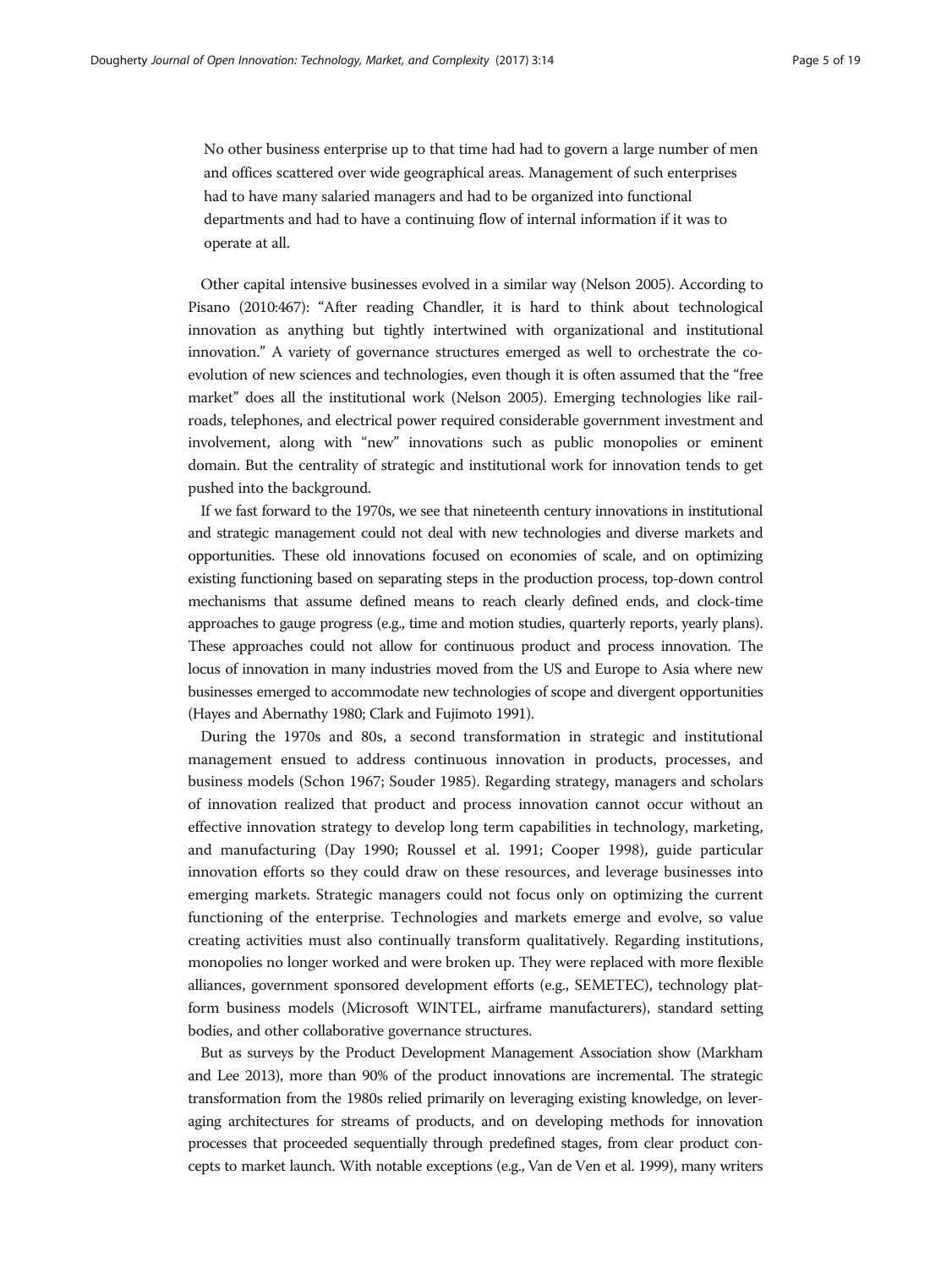emphasized how to rethink managing and organizing to generate continuous streams of incremental new products (Cooper [1998](#page-17-0); Beckman et al. [1994\)](#page-17-0). But even incremental innovations required transformation from vertical to horizontal organizing based on multifunctional teams, and from staying the course to enabling new possibilities. Many studies detailed the trials and tribulations of organizations that tried to transform even for incremental innovations (Tushman and O'Reilly [1997](#page-18-0)), and the significant changes in management that being even incrementally innovative required (Van de Ven [1986](#page-18-0); Garud et al. [2011;](#page-17-0) Jelinek and Schoonhoven [1990](#page-17-0); Danneels [2008\)](#page-17-0).

Another major transformation in strategic and institutional management processes for innovation is required now to deal with the ambiguities and long term horizons of complex innovation eco-systems. Waves of technological revolutions in digitalization, electronics, communications systems, and other domains generate complex shifts in technology capabilities and market applications. The current explosion in biomedical sciences and other fields generates many very new possibilities for better resolutions of social and economic challenges in health, climate management, economic revitalization and other pressing social needs. Pisano [\(2010:](#page-18-0)480) argues that new organizational forms and institutional arrangements are necessary again for science based businesses like pharmaceuticals:

Like the railroads and large scale manufacturing enterprises of 100 years ago, sciencebased businesses will be a potent source of economic growth in the 21<sup>st</sup> century. And now, as then, these new businesses will demand new organizational forms and new institutional arrangements. In short, we are once again confronted by a serious need to invent new organizational forms and institutional arrangements to deal with a new set of economic problems.

Existing strategic and institutional approaches remain short term oriented and rigid, which preclude taking advantage of emergence. Scholars have already discussed the very new kinds of strategic and institutional processes that are needed. Stacey ([1995](#page-18-0)) argues that managers need to shape and guide the complex innovation process and negotiate their direction in real time by focusing on process rather than content. According to Anderson ([1999](#page-17-0)), managers cannot impose controls a priori, because complex systems react to direction in unpredictable ways. Anderson suggests that managers instead establish and modify the direction and boundaries within which innovations emerge by setting constraints on local actions, observing intermediary outcomes, and tuning the process by altering the constraints. And as already noted, Ansell [\(2011\)](#page-17-0) points out that complex problems involve diffuse objectives that become ongoing processes of working on them, or possibilities toward which problem solving processes tend. In the next section, I suggest how managers can enact these new ways of eco-system managing by addressing the specific challenges of ambiguity and long term development.

#### Abductive reasoning and multiple temporal structures

#### Abductive learning routines to take advantage of emergence in complex eco-systems

Considerable research addresses complexity so its challenges are somewhat familiar (Tsoukas [2005](#page-18-0); Plowman et al. [2007;](#page-18-0) Garud et al. [2011\)](#page-17-0). Complexity means that relations between cause and effect are unknown and must be discovered. Innovators of complex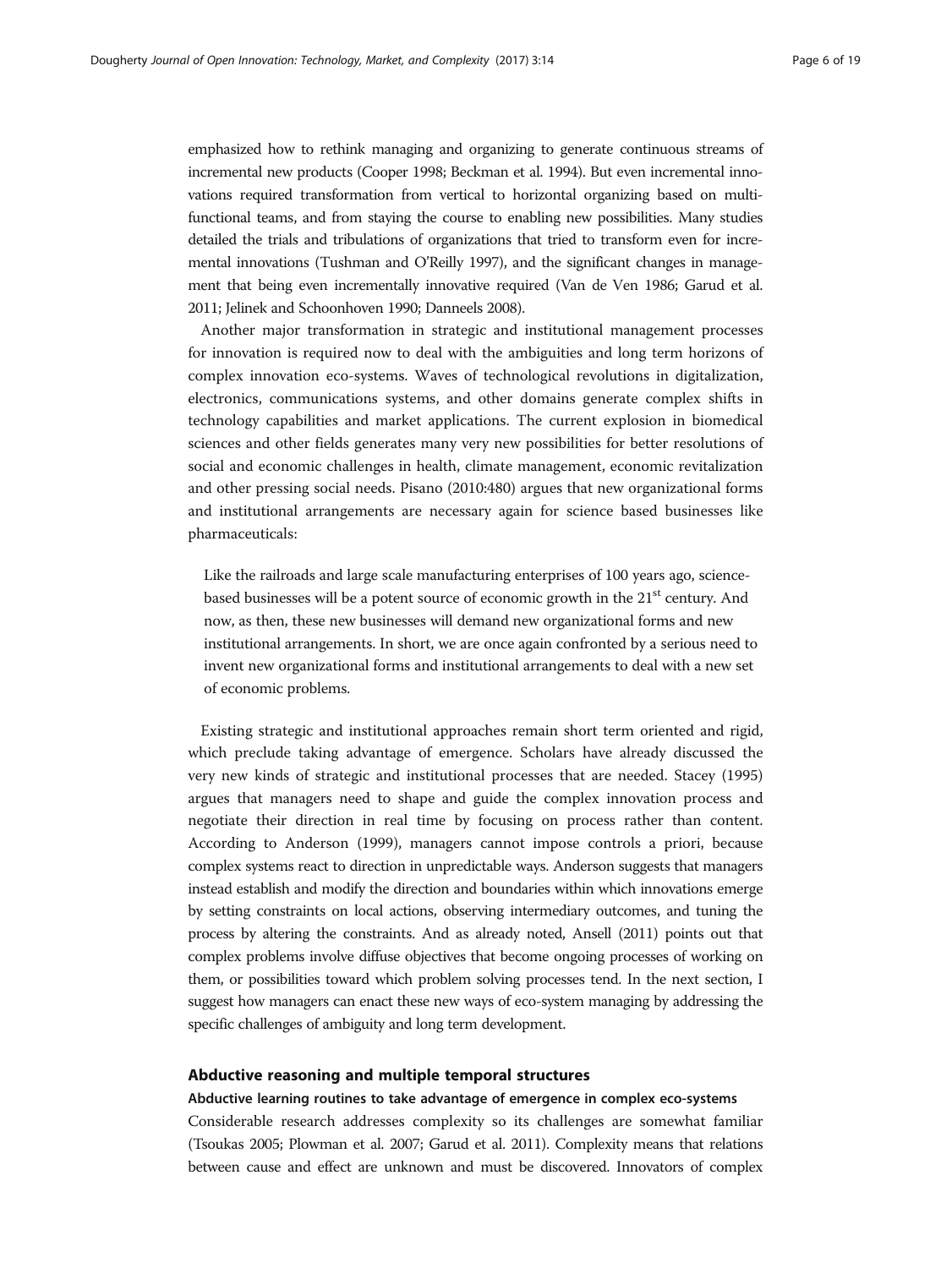products must figure out what the elements of the product or strategy will be because there are no architectures for complex innovations. Innovators must also figure out how various elements interact to generate the desired functionality, because unknown interdependencies among elements produce unpredictable and potentially disastrous consequences.

Complexity requires a discovery style of reasoning in which people try to understand what seems to be going on, rather than confirm pre-existing expectations. Nightingale ([2004](#page-18-0)) summarizes literature in science and technology that indicates that scientists working at the frontiers of knowledge do not just confirm hypotheses, because existing knowledge is too weak to point sharply to a solution, and because experiments will mostly fail. Instead, scientists tinker with experimental conditions by actively intervening to create something to learn from, and use that knowledge to build up understandings, inform judgments, and create patterns to learn from (Pavitt [1999](#page-18-0)). Schon [\(1983\)](#page-18-0) describes the process of problem setting in complex settings, where professional practitioners identify the "things" of a situation by reflecting in practice to uncover surprises, criticize their initial understandings, and impose a frame on the situation. Orr ([1996\)](#page-18-0), Mayr [\(2000](#page-18-0)), Denrell et al. ([2004\)](#page-17-0), Grinnell ([2009\)](#page-17-0), and Van de Ven [\(2007\)](#page-18-0) among many others describe similar processes of reasoning used by scientists, management scholars, technicians, computer experts, and other knowledge professionals.

Management scholars propose abduction as the style of reasoning that enables the discovery style (Weick [2005;](#page-18-0) Grandori [2010\)](#page-17-0). Abduction is the deliberate reasoning that leads to scientific discoveries (Nesher [2001](#page-18-0)). According to Peirce, abduction is the best answer we have to problems of discovery, since abduction alone among the forms of reasoning originates possible explanations and introduces new ideas. Weick [\(2005\)](#page-18-0) describes the abductive process as "clues giving rise to speculations, conjectures, and assessments of plausibility rather than a search among known rules to see which ones might best fit the facts." Simon [\(1977\)](#page-18-0) also discusses the abductive process of discovering laws in raw data based on pattern recognition and abduction of hypotheses on laws that may regulate observed patterns.

Abduction "is the process of reasoning in which explanatory hypotheses are formed and evaluated" (Magnani [2001](#page-18-0):18). Dunne and Dougherty's [\(2016](#page-17-0)) research on drug discovery scientists extends this definition to encompass formulating, evaluating, and reframing hypotheses in continual cycles of research. I extend their work to explain the process of reasoning that underlies the strategic and institutional management of complex innovation systems.

Cycling through three abductive learning routines enables institutional and strategic managers to focus on process rather than content (Stacey [1995\)](#page-18-0), and continually establish and modify the direction and boundaries within which innovations emerge (Anderson [1999\)](#page-17-0). The first abductive learning routine is using clues to imagine a configuration of interdependencies among strategic or institutional elements that might constitute a viable strategic value creating opportunity or governance structure. There are no architectures for radical products, strategies, or institutional arrangements, so researchers begin by imagining possible architectures. Not any hypothesis will do for complex challenges, because hypotheses about one cause leading to one effect will not work. Dunne and Dougherty [\(2016\)](#page-17-0) explain how drug discovery scientists imagine a configuration of interactions among molecular compounds, the disease in question, and the rest of human biology. They construct a coherent story about how a chemical compound will behave in the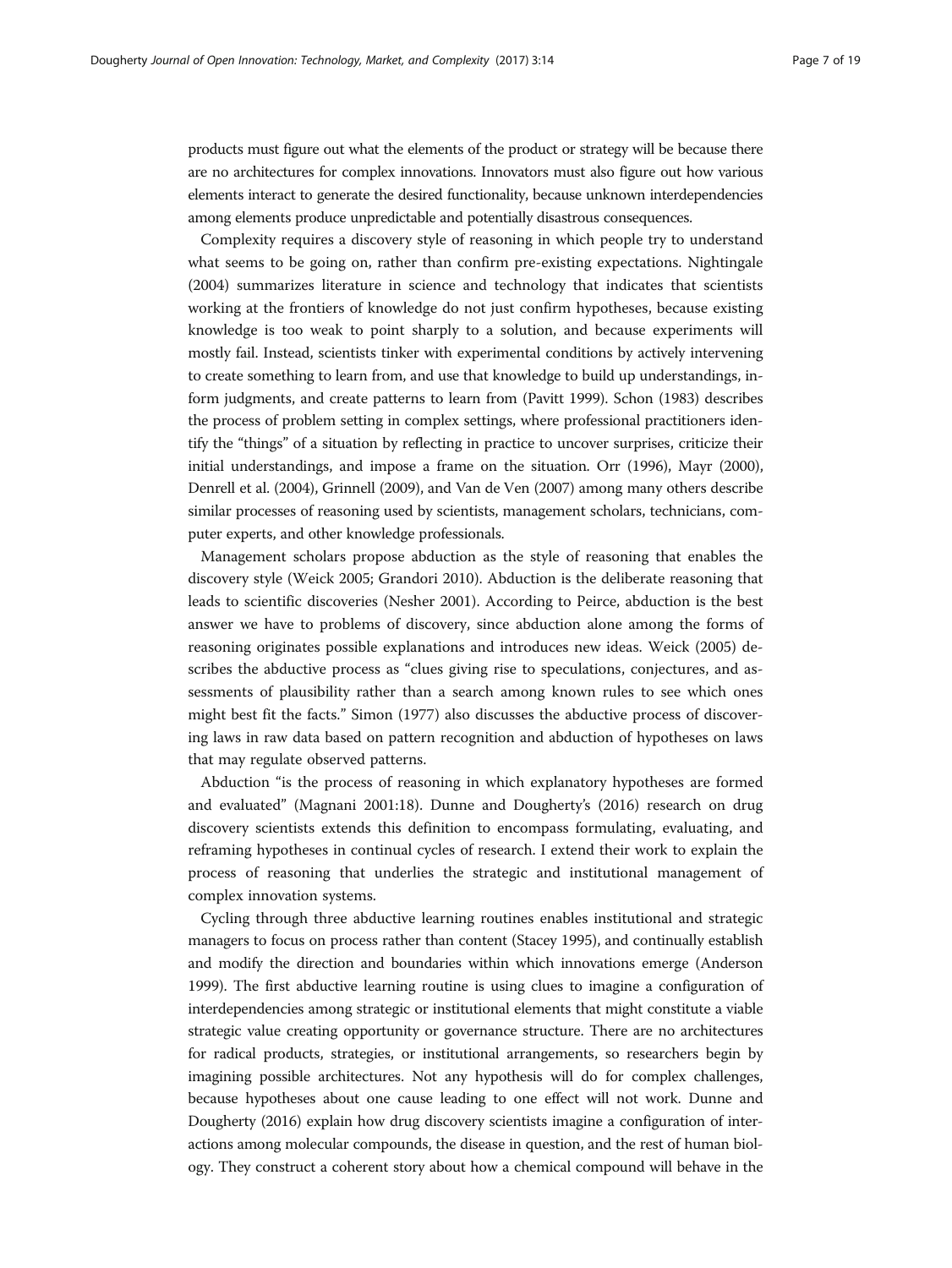body against the disease. In the same manner, I suggest that strategic and institutional managers construct a story about how a way to collaborate or a way to create value will develop over time.

Each element of hypothesizing captures emergent and noisy information. For value creating opportunities in bio-pharmaceuticals, the content of the strategic hypothesis is a configuration of possible interdependencies among knowledge elements that would constitute a value creating opportunity such as alternate delivery processes or new variations on an established drug that meets different genetic make-ups. The content of the institutional hypothesis would be a configuration among relational elements and rules (e.g., types of leadership, rules for IP) that would comprise the governance system among participating agents and agencies or a particular set of value creating opportunities. Managers figure out the relevant parts of their strategic or institutional possibility, and more importantly, how these parts work together and depend on each other. Centering on the interdependencies rather than only on the parts highlights the major source of uncertainty in complex systems, where failures often arise because of unexpected interactions (Scannell et al. [2012](#page-18-0)). By focusing on a reasonable set of interdependencies among parts, managers attend to the possible strategy or program in action as it functions in the real world. The hypothesis reflects how elements mutually generate the desired outcomes.

Using clues grabs information, too, because clues convert existing information into directions that lead out of perplexity, as the dictionary definition suggests. According to Weick [\(2005\)](#page-18-0), clues point to a world in which they are meaningful, and so give rise to speculations, conjectures, and assessments of plausibility rather than focus attention on a search among known rules to see which ones might best fit the facts. In complex innovation eco-systems, innovators do not have clear knowledge, but they do have clues. Clues capture knowledge resources that are available to managers for leveraging strategically. Managers use clues project and process learning to imagine configurations of interdependencies among strategic resources that might produce a viable new process, business model, collaborative network, and so on. Scientific conceptualizations and findings are clues, not answers, clues to possible configurations of interdependencies that may work in the real world.

Imagination also grabs noisy information. Weick ([2005](#page-18-0)) emphasizes imagination, which "conceives a whole design almost at once, which it then fills out and gives body to by particular association.... The mind thinks simultaneously of specific parts and of their one organizing principle" (Engell [1981](#page-17-0), 82–83). Imagination is "… the ability to conceive of something, seen only fragmentarily or superficially, as a complete, perfected and integral whole" (Merriam Webster's dictionary 1984, 415). "Imagination is the power to present in concrete, particular forms and expressions what before had been only general and abstract knowledge, hazy feeling, or impression" (Engell [1981:](#page-17-0)101).

The second abductive learning routine evaluates imagined configurations of interdependencies among knowledge resources or relational elements. Evaluation assesses whether or not and how the predicted relationships between the resources and potential opportunities work, and what else can the system do better. The hypothesis imagines the configuration working in the context of action, and the evaluation process further contextualizes and situates the possible new strategic opportunity. Looking at the configuration in action assesses the nature of the mechanisms that animate the possibilities.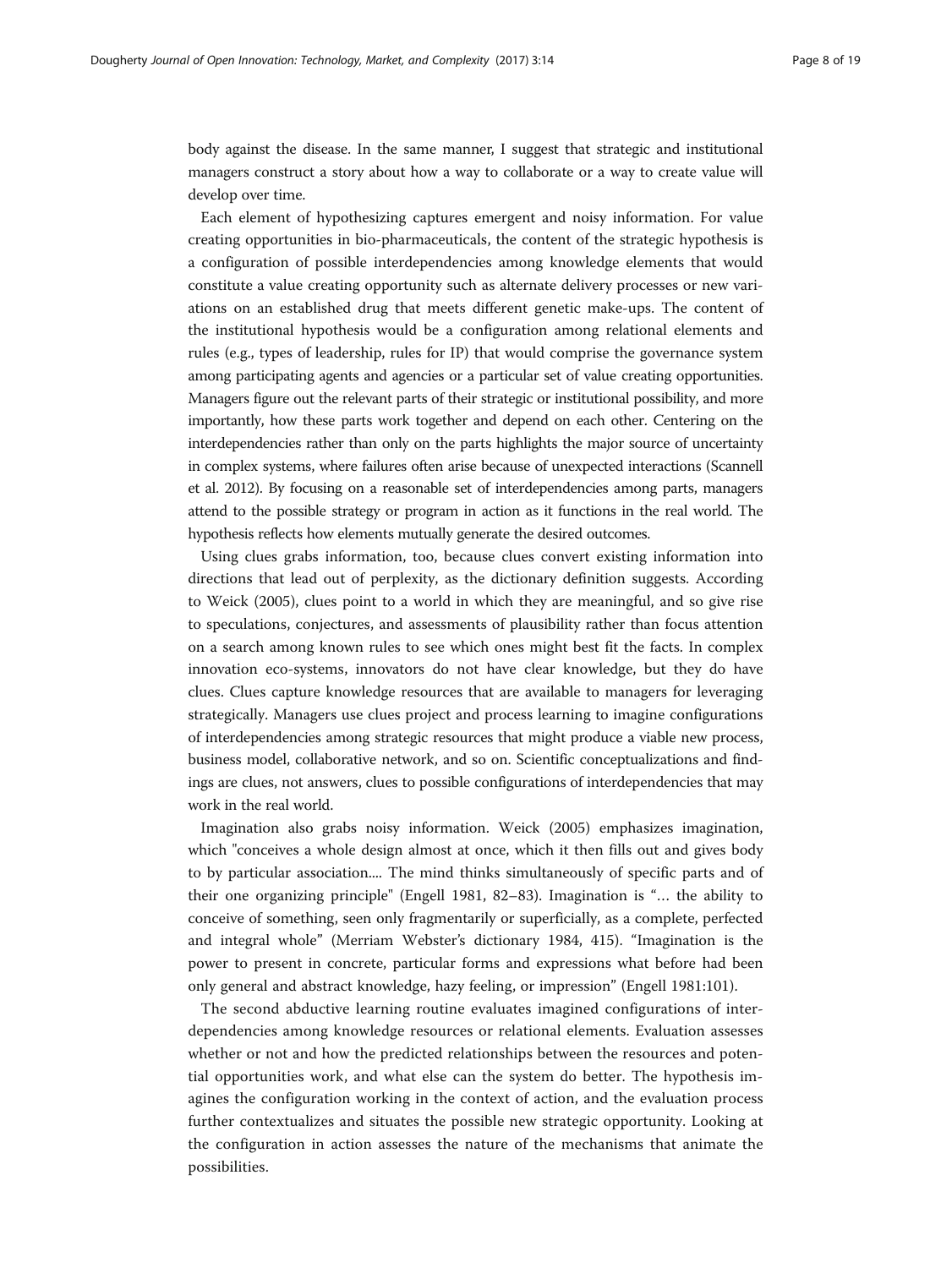Evaluating enables managers to use the hypothesized configuration to sift through all the noisy information as they open up around possibilities to explore them, and then narrow down to situated aspects of interdependencies. Evaluating burrows into the mechanisms to explore how and why the configuration might work, what else may be going on, and what are the limits and contingencies. Evaluation questions can include can we learn more about this configuration in the real world; what else needs to be involved; and how much some interdependencies matter or not; how far out can we see in the emerging possibilities; can we surface new consequences? In keeping with the discovery styles of research, researchers need to collectively implement ideas and experiment with them to see whether and how they work.

The third abductive learning routine cycles back to the imagined configurations by refining or reframing the hypothesized interdependencies that are involved. Participants in the strategic or institutional problem setting and solving cycles critically examine assumptions, deliberate over different perspectives, and bridge possible differences into new shared directions (Ansell [2011](#page-17-0)). Inquiry is based on the clash of different perspectives and communication for probing, adjudicating, and bridging these differences. Different people see different aspects of the product possibility and how it might function in the application setting. Iteratively integrating helps to overcome competency traps, push ideas, cross check possibilities, and generate a joint representation. Managers might refine and replace milestones, and develop new performance objectives that reflect new alternatives and consequences learned from evaluation (Grandori [2010](#page-17-0)). By reframing, managers holistically assess what they know so far and what they have learned. Reframing cycles back with a new hypothesis for the configuration of interdependencies, to be evaluated and reframed again.

#### Strategically managing time with learning events and event-time pacing

In addition to complexity, the product cycle time for complex innovations is extremely long, averaging more than 8 years for radical products in established firms (Liefer et al. [2000\)](#page-17-0), and thirteen years in pharmaceuticals (Collins [2011](#page-17-0)). Some problems never go away. Managers must muster the staying power to persist and learn so they can allow the complex processes of discovery and learning to emerge (Lynn et al. [1996](#page-17-0)). Researchers have developed time pacing (Gersick [1994;](#page-17-0) Brown and Eisenhardt [1998](#page-17-0)) as a primary mechanism for coordinating activities around specific innovations, by regulating the intensity and direction of people's attention and efforts. However, for Gersick [\(1994](#page-17-0)) and Brown and Eisenhardt ([1998\)](#page-17-0), among other scholars, "time" refers only to clock-time. The passage of clock-time triggers change: a business launches new products every 6 months without regard for competitive actions, enters new markets every 3rd quarter and not when an opportunity appears, and starts product platforms every 24 months.

Despite its benefits for short term innovations like software products, clock-time makes near future deadlines most salient (Clark [1985\)](#page-17-0), and shifts attention to exploitation, which undermines exploratory learning (Orlikowski and Yates [2002](#page-18-0)). Industrial society as developed in the 19th and 20th centuries has relied heavily on the social technology of clocktime with the invention of, for example, standard time, railroad schedules, and time and motion studies (Clark [1985\)](#page-17-0). According to Mumford [\(1936](#page-18-0), quoted in Clark [1985](#page-17-0): 36), the clock is the most powerful metaphor in the western world, and has been more influential in the development of capitalism than the steam engine.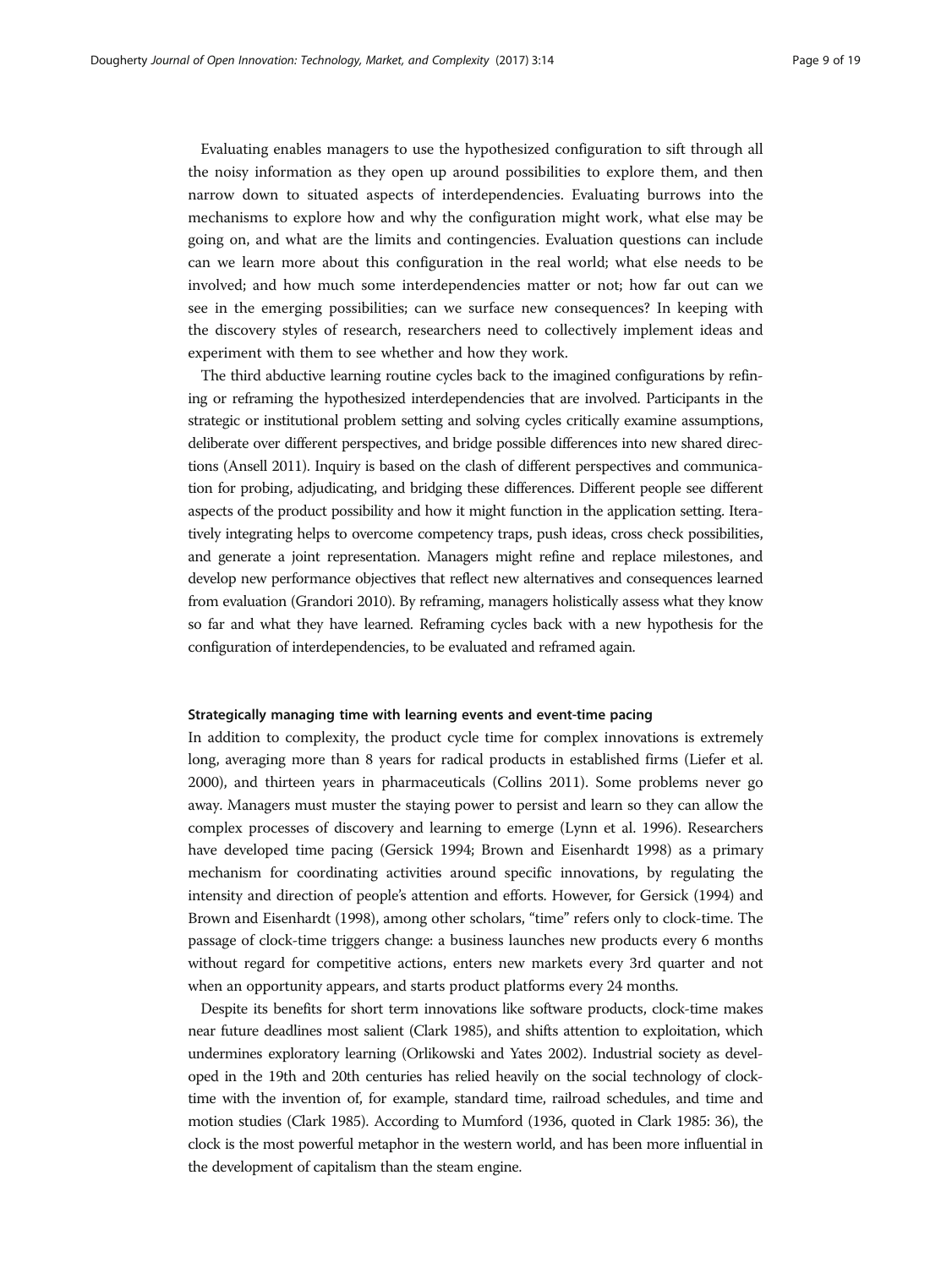Time is more than what a clock counts. Time, according to Clark ([1985](#page-17-0):36), "…is a socially constructed, organizing device by which one set, or trajectory of events is used as a point of reference for understanding, anticipating, and attempting to control other sets of events." People can develop longer time horizons if they combine diverse temporal structures to guide, orient, and coordinate their ongoing activities (Bluedorn [2002](#page-17-0)). Temporal structures are "…expressed in terms of clocks or events, and are created and used by people to give rhythm and form to their everyday work practices" (Orlikowski and Yates [2002:](#page-18-0)685). Plural temporal structures enable people to understand, anticipate, and attempt to control a wider variety of events. The literature on time and organizing captures these diverse temporal structures in two broad categories: chronos or clock time (the serial time of succession measured by the chronometer) and kairos or event time (the subjective living time of invention or people's sense that the time is right) (Garud et al. [2011;](#page-17-0) Orlikowski and Yates [2002\)](#page-18-0).

In an analysis of the tensions between strategic managers and discovery scientists in pharmaceuticals, Dougherty et al. ([2013](#page-17-0)) find that managers rely on short term clocktime pacing, while scientists pace their work by anticipated but unpredictable learning events. Both clock-time and event-time pacing are temporal – about time – because both mark durations and map out future trajectories by indicating when activities start or stop. Clock-time pacing marks beginnings and ends of activities with clocks and calendars, while event-time pacing marks beginnings and ends of activities with learning events that can be anticipated but when those events might occur is unpredictable.

Learning events capture emerging understandings in innovation, and reflect current and anticipated knowledge resources. Learning events emerge endogenously when innovators learn enough about the possibility they are working on to indicate the next thrust of their innovation work. Learning events are moments of closure in the exploratory searching that capture enough of the whole configuration of interdependencies to enable people to see what they know so far and to identify plausible next thrusts in their innovation work. These moments of closure redirect the work toward the ultimate goal of developing a good strategic path or a good value creating opportunity. In complex systems, learning events capture the most central resources: what we know so far and think we will learn. By highlighting event-time pacing, people's energy and attention focus on substantive learning, not only on the passage of clock time.

Dougherty et al. [\(2013\)](#page-17-0) suggest that strategic managers in pharmaceuticals can use clock-time pacing in tandem with event-time pacing to map out drug discovery possibilities farther into the future and accommodate the very long product cycle times. Each kind of time pacing identifies different trajectories of events and experiences. If they are used together rather than treated as conflicting practices to choose between, they can map out more of the future by encompassing more alternatives to be explored. Learning events from event-time pacing also enable people to align clock-time with event-time pacing, because learning events reflect both the chronos and the kairos of drug discovery and development. A learning event reflects the time it has taken to achieve it (chronos), and the subjective sense that an innovation is emerging (kairos).

Event-time pacing directs attention and effort to cycling through the abductive learning routines, which leaves clock-time pacing for directing attention and effort to the efficient use of resources for that cycling. Clock-time pacing coordinates ongoing process improvements that will more productively and efficiently support learning in projects and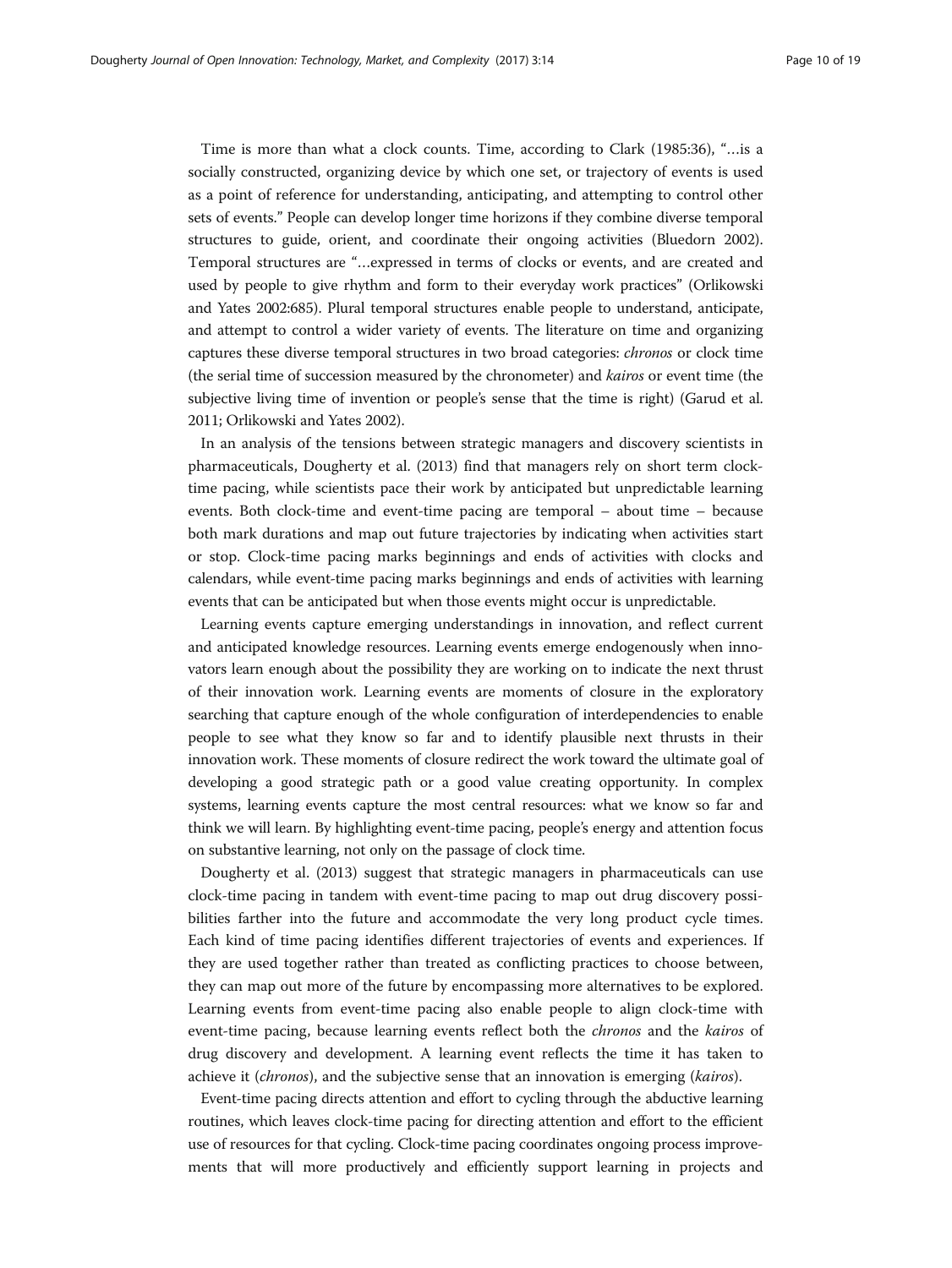knowledge integrating efforts. Managers and innovators can also use clock-time pacing to gauge progress by measuring how efficiently people learn to apply new insights, develop supporting infrastructures for particular value creating models, examine which activities can be done more efficiently to surface interdependencies, identify barriers to learning that can be overcome, and react to results of their experiments.

# Taking advantage of emergence to continually set and solve strategic and institutional problems in complex innovation eco-systems

In this section, I describe how strategic and institutional managers can work on these problems over time. The institutional innovations in governance structures enable the development, evaluation, and reframing over time of value creating opportunities that map out directions for project (new drug therapies) and knowledge process (new integrations of sciences and technologies to support discovery) innovations.

#### Strategically managing value creation to anticipate deeper futures

Strategic managers need to work collaboratively across the eco-system to leverage all the resources embedded in learning events that are generated by the product, process, and strategic problem setting and solving cycles. The simple question for strategizing in complex eco-systems is how can we generate value creating opportunities to shape and guide complex innovation projects and processes that emerge over very long periods? I suggest a diverse portfolio of value creating possibilities that direct emerging innovations into actual commercial or publicly valuable applications. The portfolio overall emerges and changes over time as it maps out opportunities in various time periods, and informs the entire eco-system about possibilities. The portfolio affords a deeper look in time because various possibilities work as stepping stones into the future. Strategic thinkers imagine where they can go with what the system is learning, and they shape and redirect that learning with ongoing ideas of value creation. They implement imagined configurations of learning events to see how they might work, to consider what else seems to be going on, and to surface new possibilities. Different groups of agents and agencies would collaborate over different sets of value creating opportunities, but the entire eco-system can generate a portfolio of possibilities.

Formulating Hypotheses by Imagining Configurations of Interdependencies: Strategic managers would consider what certain learning events that arise in innovation efforts (including developing strategies) suggest for a future value creating possibility, and consider how these learning resources could work together to create a viable configuration. Going forward in time, managers would hypothesize how the configuration they imagine will emerge based on current and anticipated learning events, what interdependencies might be involved, and to acquire and deploy those resources. I am describing basic business planning, except that this planning reaches out over time, anticipates emergent changes based on learning, and emerges continually. Imagining a configuration of interdependencies among knowledge resources from learning events includes identifying certain assumptions about what would make configurations a good opportunity, what are people going to learn for value creation by developing the configuration, and how will it help muster the staying power to persist and learn. Different values might include opening a new niche in the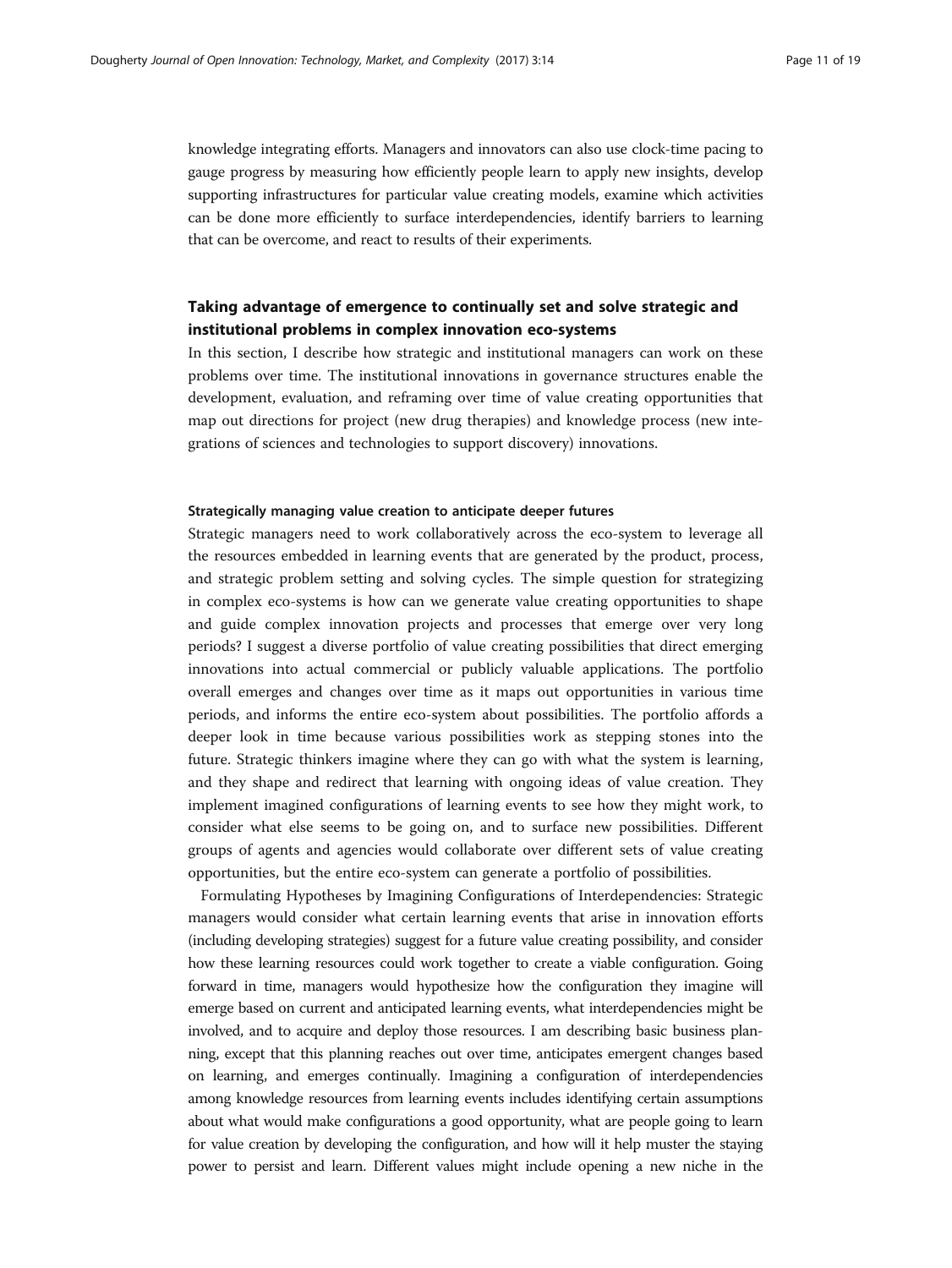market and/or in therapeutics, generating some protection from competition, and providing a long term foothold.

A good exercise to learn about the cycle of abductive learning routines would be to interrogate current business models such as shutting down internal R&D and outsourcing the work, or focusing on block-buster drugs. For example, what configuration of interdependencies among what knowledge resources generates value how by outsourcing R&D? What learning events are this strategy based on, and what are the underlying assumptions to be evaluated and reframed? What learning events give credence to the block-buster business model?

Other examples of possible value creating opportunities for pharmaceuticals include Christensen et al.'s ([2009](#page-17-0)) suggestion that small firms can flourish with diagnostics that identify the specific customer base for particular drugs, and serve small markets and unserved customers. Rather than trumpet breakthroughs in biotechnology, with abductive reasoning one explores what a breakthrough depends on to be useful to innovation, or to effect in some way an important outcome. For example, what does this breakthrough technology depend on to help define a new business opportunity, and bring it into existence? And consider the Bill and Melinda Gates Foundation's work on developing malaria vaccines and other ways to address this debilitating disease in impoverished societies. Their mapping would consider a few different configurations of resources (including not just drug discovery but also marketing and distribution to areas that are difficult to reach), and then hypothesize what each would achieve and how, and what learning events are needed to gauge progress.

Another type of pharmaceutical value creating opportunity is figuring out what works well and what does not. Scannell et al. ([2012](#page-18-0)) point out that most of the R&D costs are in failures, so they recommend that firms develop a chief dead drug officer to investigate the failures. These failures are learning events. People in this role across the ecosystem would set out the major factors responsible for the progressive decline in R&D productivity, and compare different therapeutic areas to explain the differences between them in productivity. Chief dead drug officers can explore the extent to which factors are tractable, such as where the molecular reductionism of rational drug design or the brute force screening of high throughput systems become distractions, and where do they help. Chief dead drug officers can measure the veracity of previous diagnostic forecasting exercises, and examine which clinical test requirements are most costly and least valuable.

Evaluating the Configuration of Interdependencies by Elaborating and Narrowing: These ideas are hypothesized configurations of interdependencies among learning events that might constitute a value creating opportunity that is to be empirically evaluated and reframed. Instead of assuming that outsourcing R&D to universities and biotech firms will automatically work, for example, strategic managers would implement this idea in a particular way (e.g., with a certain university or type of collaboration), and experiment with the hypothesized configurations to generate evaluative knowledge. By elaborating and narrowing around the interdependencies in the configurations, managers and innovators explore the actual interactions to see how and why their hypothesized configuration actually works. They elaborate out around a subset of interdependencies among resources to consider if these interdependencies are central or not, how and why, and what else they can learn. They narrow in on interdependencies that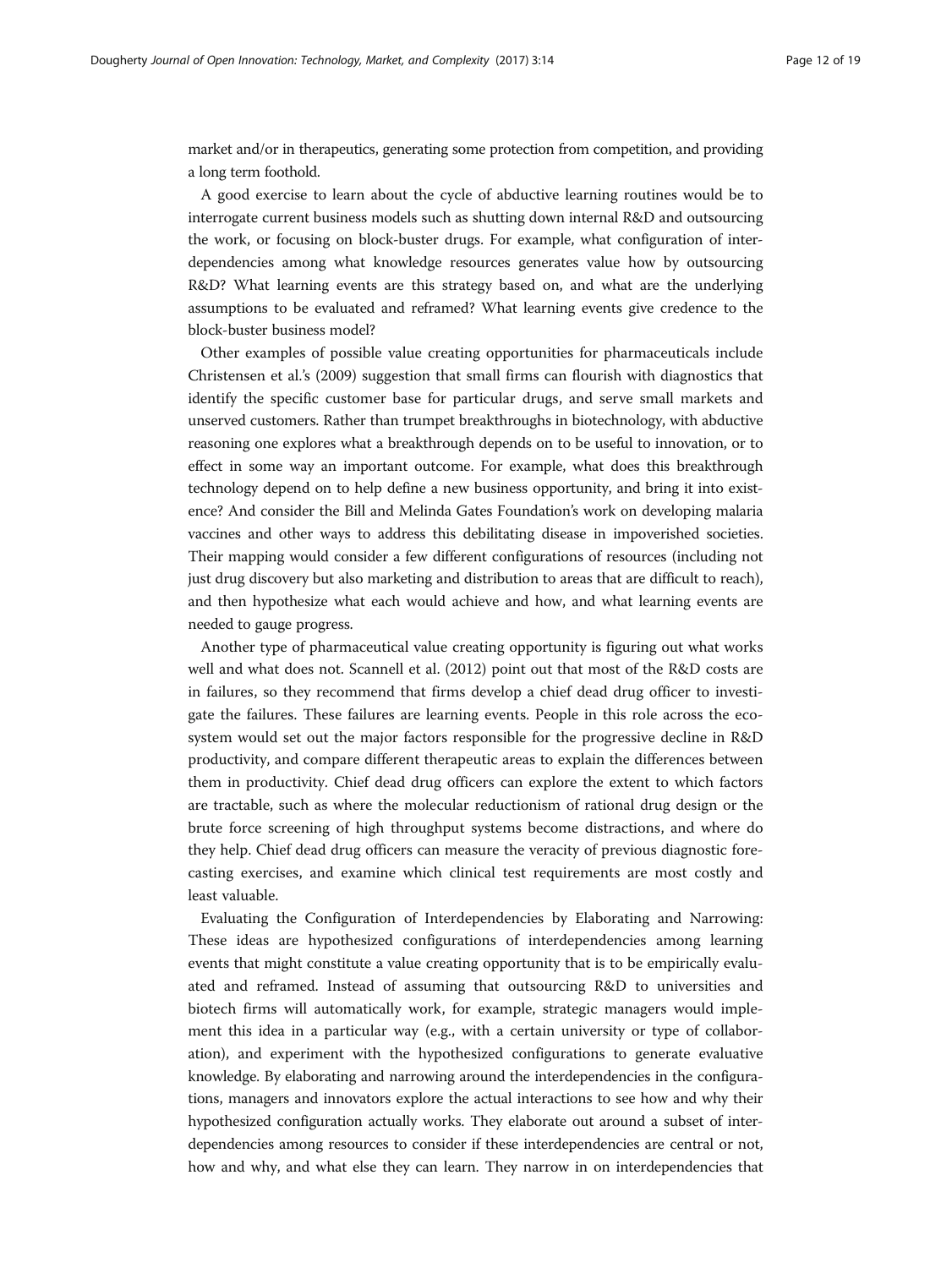seem stable and useful, and then elaborate out again to see other possibilities. Elaborating and narrowing balances new knowledge with existing insights. For example, managers might narrow in on particular kinds of university collaborations, and elaborate out around how fully and usefully knowledge transfers as assumed, and if not why not. The goal is to evaluate if this configuration of resources can create value based on why managers thought it would, and to explore underlying assumptions in order to learn.

Evaluating hypothesized value creating opportunities combines clock time and event-time pacing. The goal is to make better judgments, not simply better decisions, about why and how this is a good business opportunity. Clock-time pacing questions include: 1) how long does it take us to figure out that we are at a good or bad point; 2) how quickly can we evaluate learning events; 3) how quickly do others provide input to our analyses; 4) how quickly do we identify alternatives and choose among them to take next steps. Event-time pacing evaluative inquiries include: 1) we think we are here, is here good enough for a possible value opportunity; 2) are we able to handle a larger variety of configurations; 3) how much are we willing to pay to explore potential, and 4) are the learning events that emerge getting better and better? Both temporal structures can address strategic issues such as does this opportunity open a new niche, protect us from competition, extend our existing franchise adequately, give us a long term foothold, and allow us to know more about the opportunity as we also generate revenues.

Tests of confirmation are part of evaluating the imagined configuration of interdependencies, but they do not stand alone. Strategic managers need to go beyond confirmation to develop insights into why and how a particular element affects the configuration, and what else may be involved. Since the goal is learning, managers go beyond does the configuration work or not, and consider how and why it works.

Reframing the Imagined Configuration of Interdependencies by Iteratively Integrating: The third strategic abductive learning routine cycles back to the imagined configurations by refining or reframing the interdependencies among knowledge resources that are involved. Participants in the strategic problem setting and solving process critically examine assumptions, deliberate over different perspectives, and bridge possible differences into new shared directions (Ansell [2011](#page-17-0)). Strategic managers might refine and replace milestones, and develop new performance objectives that reflect new alternatives and consequences learned from evaluation (Grandori [2010\)](#page-17-0). Strategic managers would also rethink how clock-time and event-time pacing combine, and how well the combinations create a rich set of reference points that people can use to anticipate more possibilities further into the future. Reframing might revise the future trajectories of anticipated activities that need to be accomplished, and coordinate attention and effort to carry out those activities. Event-time pacing structures the inherently exploratory searching and helps to constrain the short term nature of clock-time by keeping the future open to emergent possibilities. Clock-time pacing helps to constrain the potentially expansive searching, and marshals the development of resources that can be clocked. Strategic managers in the innovation eco-system identify new future trajectories and eliminate others based on emergent learning.

#### Institutional innovating to generate collaborative commons

The strategic management problem setting and solving cycles cannot take advantage of emergence unless the eco-system also generates new governance structures that will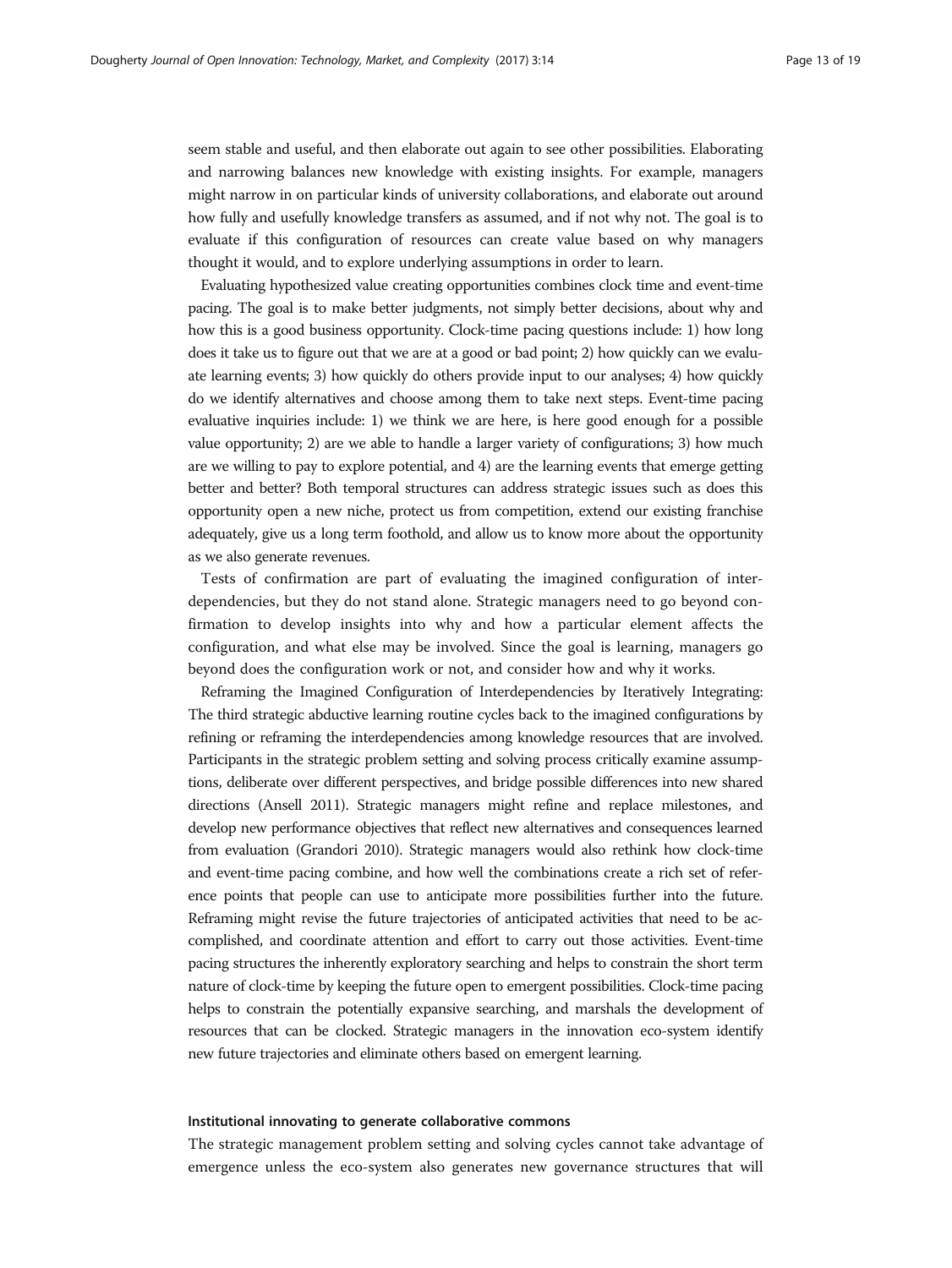enable the collaborations among disparate entities that must take place. As already noted, the emergence of new sciences and technologies into viable innovations has always depended on governance structures for collaboration, along with government and private support. However, complex innovation eco-systems require continuous innovation in governance structures, since the kinds of enterprises that require collaboration will continuously emerge and evolve. As Ansell [\(2011\)](#page-17-0) explains, the objective of many of these collaborative problem setting and solving cycles will be to build up problem solving capabilities and to engage in ongoing problem solving efforts. Participants working on a particular category of strategies (e.g., using genomics, or developing different clinical trials) would identify, develop, and manage over time their particular configuration of rules and relations.

A simple question for institutional innovating in complex eco-systems is how can we work together effectively over time to plan, experiment with, learn from, and revamp value creating opportunities, ways to integrate sciences and technologies to support actual innovation work, and/or specific therapeutic innovations? The institutional challenge is to develop a configuration of interdependencies among rules and relations that form the particular governance structure. I suggest that participants build on the non-market structures that already exist to include many organizations and agencies around diffuse objectives. These existing systems provide models for different kinds of governing structures that enable collective, long term co-evolution of sciences and technologies for innovation. These systems include open innovation (Chesbrough [2003\)](#page-17-0), regional clusters (Gilbert [2012](#page-17-0)), network innovations (Iansiti and Levien [2004](#page-17-0)), industry platform systems (Gawer and Cusumano [2002\)](#page-17-0), and the more general ideas about technology trajectories that build on the efforts of many different organizations and innovators (Dosi [1982;](#page-17-0) Floricel and Dougherty [2007\)](#page-17-0).

For example, "open innovation" emphasizes the idea that knowledge is widely dispersed and that some innovations require multiple actors (Chesbrough [2003\)](#page-17-0). Research demonstrates that open innovation requires participating firms to develop strategies for the long term, build capabilities for absorptive capacity (i.e., abilities to spot, bring in, and use emerging ideas), and build up abilities for long term partnering (Di Minin et al. [2010](#page-17-0)). There is no simple "outsourcing." Regional clusters that foster technological innovation depend on diverse sources of knowledge, government policies that foster new technologies rather than allow incumbent firms to dominate, and rich networks of relationships that enable the exchange of tacit knowledge (see summary by Gilbert [2012](#page-17-0)). Organizations willingly participate because they can tap into supplier networks or access customers. These clusters demonstrate that for complex innovation ecosystems, multiple organizations can co-create a context of mutual learning that enables participants to muster the staying power to persist and learn.

Firms that compete also collaborate over standards setting, because standards, for example in communications systems, enable all firms to keep innovating (Piepenbrink [2015](#page-18-0)). Participants in standards setting bodies follow rules for IP and appropriation, for responsibilities for reciprocity, and for how changes in standards are continually orchestrated. Network and industry platform systems (Nambisan and Sawhey [2011\)](#page-18-0) depend on the active leadership of large firms that continually upgrade the core technology or architecture, enable ongoing negotiations among participants for IP, and provide market access. In return, the large firms receive continual innovation in components and other network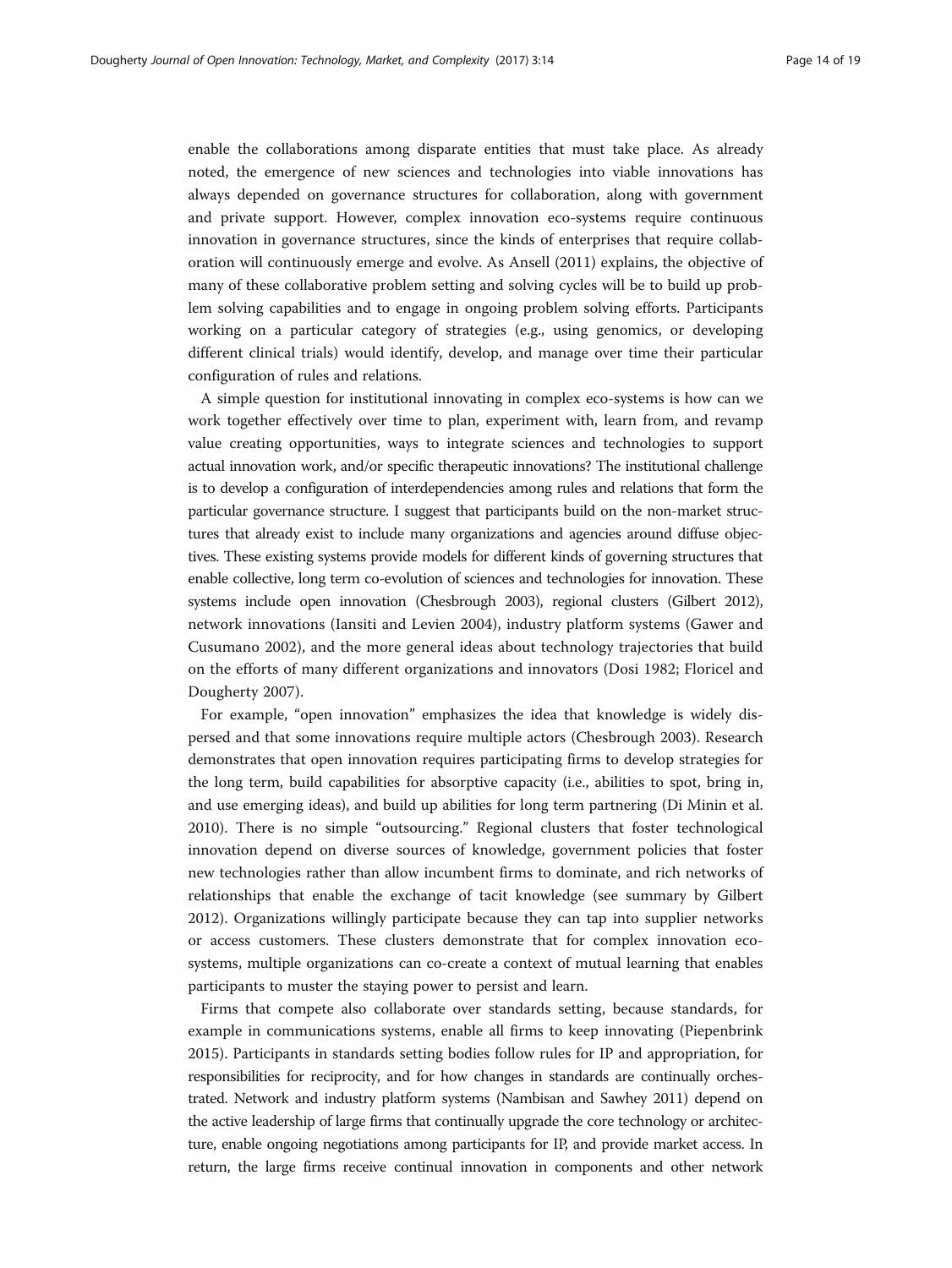externalities that keep their core technology valuable. Ansell [\(2011](#page-17-0)) summarizes studies in the public domain among collaborating agencies around improved policing that depend on a rule of accountable autonomy.

These existing governance structures suggest a variety of rules and relational elements for collaboration that institutional managers can select from and work into configurations of interdependencies that they can hypothesize, evaluate, and reframe over time. These institutional elements include: 1) a problem solving focus: centering on what people need to collaborate over such jointly as developing a kind of drug therapy (e.g., immune therapy for particular cancers; combining drugs to form "cocktails," or trying out a new business model); 2) heterarchical organizing that enables participation and inclusion with various levels working on different aspects of the problem; 3) leadership by individuals and by large firms or coalitions of firms; 4) self-organizing, where organizations participate voluntarily because they gain value from that participation; 5) co-dependence among participants to reinforce active participation; 6) protected niches for value creation that includes end-to-end with customers, perhaps with disease foundations, clinical research groups; 7) intellectual property protection and development; and 8) articulation of basic rules for partnering and accountability.

Institutional managers in the drug discovery eco-system (and for any other complex innovation problem) can begin by developing collaborative commons around specific pressing problems such as clinical trials for diverse therapies or advancing immunotherapy. Experiments with these and similar problems are already on-going (albeit in localized or one-off modes), and should provide considerable insight for formulating, evaluating, and reframing hypotheses about governance structures that enable ongoing collaboration around specific concrete problems. The difference for complex eco-systems would be that these emerging governance structures would continually be developed, experimented with, and revised based on progress with actual problems. People would not simply hold a big meeting and then go on about their separate work.

As Dougherty [\(2016\)](#page-17-0) details, cycling through the abductive learning routines for institutional problem setting and solving begins with imagining a configuration of interdependencies among relational elements and rules that can produce the specific kind of collaboration needed to address a certain problem. For example, if the problem is developing improved models for the early evaluation of drug possibilities, participants would include large firms, research hospitals, regulators, and small firms. Leaders need to be appointed, perhaps a coalition with clear rules for IP, participation, and task forces to oversee particular processes. Evaluating digs into the hypothesized interdependencies to examine assumptions and figure out what works and not, and why and how. Over time, experiments generate insights into how to develop and deploy metrics about how well the collaboration is doing, update and revise the problem, arrive at joint decisions and agreements, and foster ongoing participation. Some collaborative commons will be relatively short-lived, while others may continue for years.

### **Discussion**

Taking advantage of the emergence of knowledge is central to developing the knowledge innovators need to work on important social and economic grand challenges. Complex innovation eco-systems need to take advantage of emergence to craft viable innovations in products, programs, or processes that tackle aspects of these grand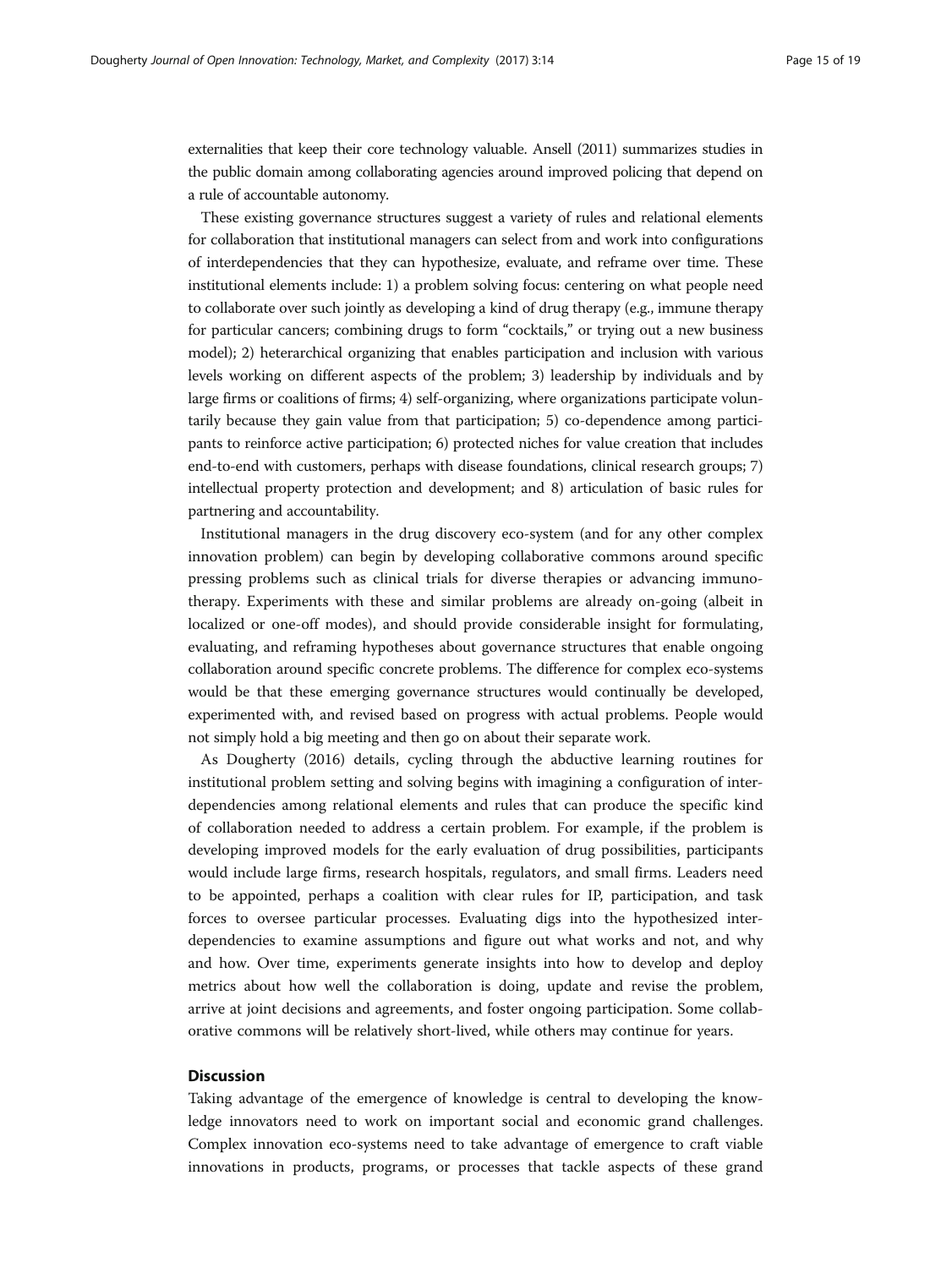challenges. The entire eco-system of different agents and agencies participates actively and collaboratively on innovation, because the requisite knowledge and skills are partial, fragmented, and widely dispersed. All this knowledge for innovation does not exist a priori: it will emerge unexpectedly and unpredictably as innovators engage in hands-on experiments with concrete problems. Dougherty [\(2016\)](#page-17-0) details four integral cycles of innovation problem setting and solving in complex eco-systems and argues that each one must be addressed on its own merits, yet interactively with all of the other problems.

This essay argues that unless the strategic and institutional problem setting and solving cycles unfold productively and interactively with the project and process cycles, innovation cannot occur. The reason: the innovative problems and solutions unfold over many years, eco-system participants cannot muster the staying power to persist and learn for innovation over many, many years without strategies. Strategies for innovation integrate learning, direct activities, and shape ongoing knowledge co-evolution. Strategizing in complex innovation eco-systems requires a portfolio of future possibilities that maps out in various time periods potential value creating opportunities, because the knowledge needed for innovation emerges unpredictably and over a very long time. Imagine looking out 15–20 years and seeing a variety of possible value creating opportunities emerging, depending on various anticipated learning events. The imagined portfolio represents the competitive or strategic landscape out in time. Different firms and agencies would imagine the overall portfolio of possible opportunities out in time, but from their own perspective. The portfolio affords a deeper look in time because various possibilities work as stepping stones into the future.

However, for complex innovation, strategy making occurs across the eco-system, and involves multiple, qualitatively different kinds of value creating opportunities that are collaboratively produced by multiple, different kinds of agents. Institutional innovation to generate governance structures for collaboration among the specific participants is also essential.

Abductive learning routines enables innovators across the eco-system to configure available knowledge resources into potential applications for emerging project and process innovations, evaluate those possibilities by exploring their implications and seeing what actually emerges, and reframe them over time. Abductive learning builds on both clock-time pacing and event-time pacing to allow innovators in all four cycles to muster the staying power to persist and learn. Persisting does not mean sticking to a course of action mindlessly. Rather, persisting means continually probing the forward development of a new product, new way to enable innovation, or value creating opportunity and learning about how to improve or redirect their emergence, including choosing to stop developing this opportunity. Cycling through abductive learning routines takes advantage of emergence when innovators imagine where they can go with what the system is learning, and they shape and redirect that learning with ongoing ideas of value creation. They implement imagined configurations of learning events to see how they might work, to consider what else seems to be going on, and to surface new possibilities.

Three research thrusts will enable the development and integration of the strategic and institutional cycles of problem setting and solving. One thrust is to examine how to strategize across multiple players. Technology and innovation management researchers have developed considerable insight into systems of innovation (e.g., clusters, industry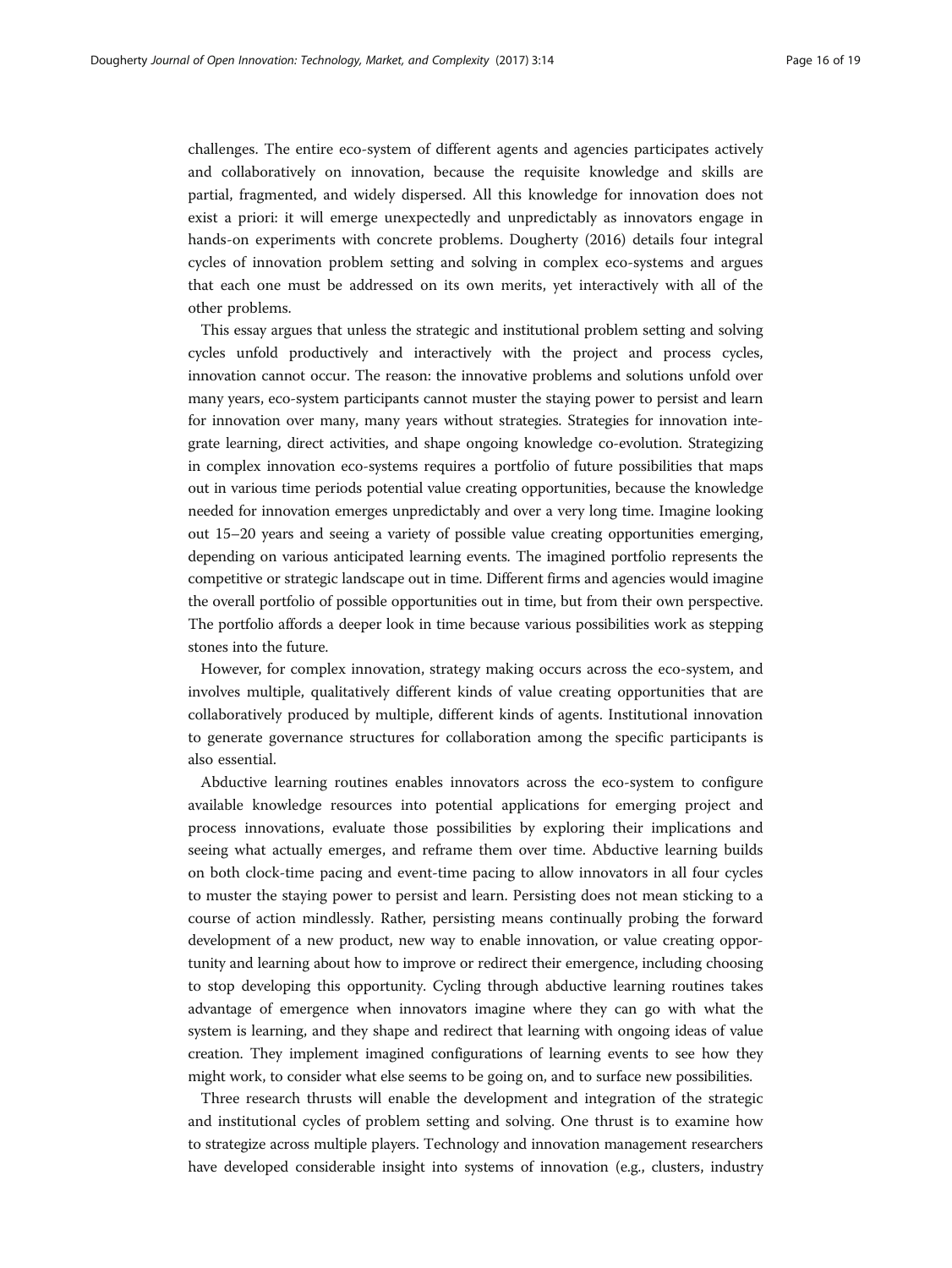platforms, network innovators), and can start to apply these ideas to complex innovation. It seems likely that complex innovation eco-systems need to focus on concrete problems so that participants can tinker with possibilities and alternatives. Ansell ([2011](#page-17-0)) explains that in pragmatism, which relates to abductive reasoning, meaning depends on hands-on experiments that confront concrete problems. He argues that problems disrupt existing assumptions, call for fresh discovery, and pin disputes about principles down to particulars. Research can explore how concrete problem solving works in complex eco-systems, and what other kinds of relational elements are needed to keep participants engaged for the long term.

The second thrust of research is to delve into abduction. Many scholars already discuss abduction (e.g., Weick, Garud, Grandori). However, few studies provide in-depth empirical analyses of how innovators and managers actually can using this form of reasoning, so more research into the day-to-day innovation practices in complex innovation eco-systems is needed.

The third research thrust is to develop time. Participants in complex innovation ecosystems need to direct activities and gauge progress in a way that encompasses the very long term, because co-evolutionary emergence take lots of time. The dominant approach to time management now relies on the inherently short-term methods of clocks and calendars. Clock-time is reinforced by institutional pressures for quarterly reporting and annual planning. Research can explore how different kinds of time pacing identify different trajectories of events and experiences, and how multiple temporal structures can map out more of the future by encompassing more alternatives to be explored.

One way to develop event-time pacing would be to study how strategic managers can use event metrics to gauge progress and assess performance that derive from event-time pacing. Innovators and managers can gauge their progress by examining how useful are the configurations they are imagining, if they are deepening their understanding well enough to tackle the new problems that emerge as they develop their new strategy and if not why not, and question how promising are the alternatives and consequences suggested by the imagined configuration. Managers can also clock-time how long it takes to determine if learning events have occurred, how quickly people recognize emerging perturbations and evaluate learning events, how quickly others provide input to the evaluating and reframing, and how quickly innovators identify alternatives and choose among them to take next steps. Both temporal structures can address strategic issues such as does this opportunity open a new niche, protect us from competition, or give us a long term foothold.

Participants in complex innovation eco-systems can construct a portfolio of possible value creating opportunities that map out in time, and provide stepping stones into the future. They can also construct innovative governance structures that enable them to continually revise and reframe the portfolio by adding new ideas and dropping others. The portfolio into the future opens up possibilities for projects and strategic paths, and helps to guide these developments as innovators encounter alternatives and choose options. The portfolio enables participants to understand, anticipate, and attempt to control their complex innovations using abductive learning routines to build on available knowledge, generate new knowledge about strategic and institutional opportunities, and tinker far into the future productively.

#### Acknowledgements

She has no acknowledgements since she received no funding, no support to write the paper.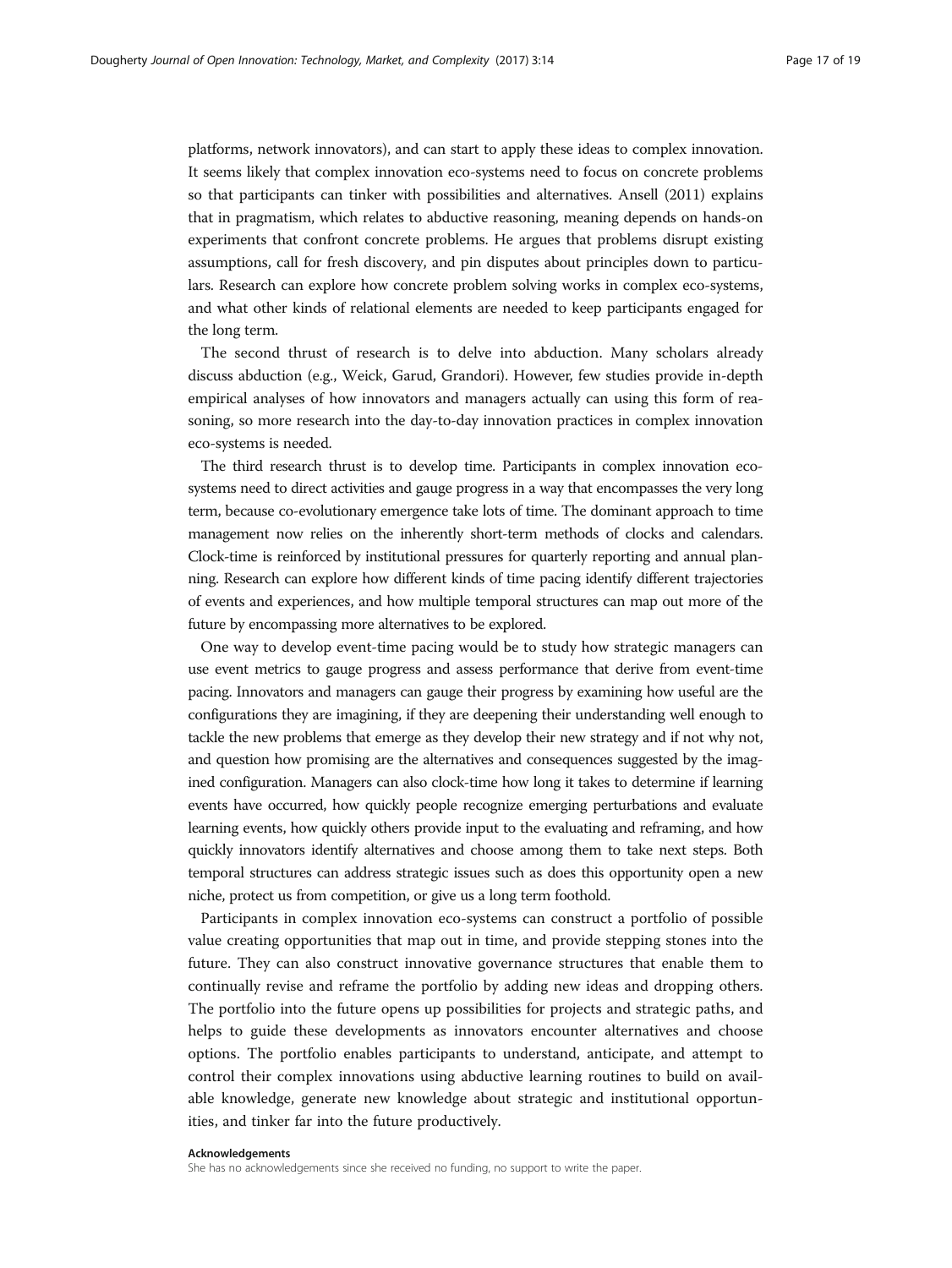#### <span id="page-17-0"></span>Author's contributions

She is the sole author of this paper.

#### Competing interests

The author declares that she has no competing interests.

#### Publisher's Note

Springer Nature remains neutral with regard to jurisdictional claims in published maps and institutional affiliations.

Received: 10 June 2017 Accepted: 18 August 2017 Published online: 30 August 2017

#### References

Anderson, P. (1999). Complexity theory and organization science. Organization Science, 10, 216.

Ansell, C. (2011). Pragmatist democracy: Evolutionary learning as public philosophy. Oxford: Oxford University Press. Bacon, G., Beckman, S., Mowery, D., & Wilson, E. (1994). Managing product definition in high technology industries: A pilot study. California Management Review, 36, 34–56.

Bluedorn, A. (2002). The human Organization of Time: Temporal realities and experience. Stanford, CA: Stanford U Press. Brown, S., & Eisenhardt, K. (1998). Competing on the edge: Strategy as Structured Chaos. Boston MA: Harvard Business School Press.

Chandler, A. (1977). The Visible Hand: The Managerial Revolution in American Business. Cambridge MA: Harvard/Belknap. Chesbrough, H. (2003). The era of open research. Sloan Management Review, 44, 35–41.

Christensen, C., Grossman, J., & Hwang, J. (2009). The Innovator's prescription: A disruptive solution for health care. New York: McGraw-Hill.

Clark, P. (1985). A review of the theories of time and structure for organizational sociology. Research in the Sociology of Organizations, 4, 35–79.

Clark K, Fujimoto T, & T. (1991). Product development performance. Boston MA: Harvard Business School Press. Collins F. (2011). Reengineering translational science: The time is right. Science Translational Medicine, 3(90), 1–5. Cooper, R. (1998). Product leadership: Creating and launching superior new products. Reading MA: Perseus Books. Day, G. (1990). Market driven strategy: Processes for creating value. New York: Free Press.

Danneels, E. (2008). Organizational antecedents of second-order competences. Strategic Management Journal, 28, 519–543. Denrell, J, Fang, C., Levinthal, D, & D. (2004). From t-mazes to labyrinths: Learning from model-based feedback. Management Science, 50, 1366–1378.

Di, M, Frattini, A. F, & Piccaluga, A. (2010). Fiat; open innovation in a downturn (1993-2003). California Management Review, 52, 132.

- Dosi, G. (1982). Technological paradigms and technological trajectories: A suggested interpretation of the determinants and directions of technical change. Research Policy, 11(3), 147–162.
- Dougherty, D. (2016). Taking advantage of emergence: Productively innovating in complex innovation systems. Cambridge: Oxford University Press.

Dougherty, D., Bertels, H., Chung, K., Dunne, D., & Kraemer, J. (2013). Whose time is it? Understanding clock-time pacing and event-time pacing in complex innovations. Management and Organization Review., 9(3), 233–264.

Dunne, D. and D. Dougherty. 2016. Abductive reasoning: How innovators navigate in the labyrinth of complex product innovation, Organization Studies, forthcoming.

Engell, J. (1981). The creative imagination: Enlightenment to romanticism. Cambridge, MA: Harvard University Press.

Ferrero, F., Etzion, D., & Gehman, J. (2015). Tackling grand challenges pragmatically: Robust action revisited. Organization Studies, 36, 363–390.

Floricel, S., & Dougherty, D. (2007). Where do games of innovation come from? Explaining the persistence of dynamic innovation patterns. International Journal of Innovation Management, 11(1), 65–92.

Garud, R., Gehma, J., & Kumaraswamy, A. (2011). Complexity arrangements for sustained innovation: Lessons from 3M Corporation. Organization Studies, 32, 737–767.

Gawer, A., & Cusumano, M. (2002). Platform leadership: How Intel, Microsoft, and Cisco drive industry innovation. Boston MA: Harvard Business School Press.

Gersick, C. (1994). Pacing strategic change: The case of a new venture. Academy of Management Journal., 37, 9.

Gilbert, B. (2012). Creative destruction: Identifying its geographic origins. Research Policy, 41, 734.

Gittleman, M. 2015. The revolution re-visited: Clinical and genomics research paradigns and the productivity paradox in drug discovery. Working Paper Rutgers Business School.

Grandori, A. (2010). A rational heuristic model of economic decision making. Rationality and Society, 22(4), 477–504. Grinnell, F. (2009). The everyday practice of science. New York: Oxford U Press.

Hayes, R. and W. Abernathy 1980. Managing our way to economic decline. Harvard Business Review, July-Aug. 67–77. Hopkins, M., Martin, P., Nightingale, P., Kraft, A., & Madhi, S. (2007). The myth of the biotech revolution: An assessment of technological, clinical and organisational change. Research Policy, 36, 566–589.

lansiti, M., & Levien, R. (2004). The keystone advantage. Boston MA: Harvard Business School Press.

Jelinek, M., & Schoonhoven, C. (1990). The innovation Marathon: Lessons from high technology firms. Oxford: Basil Blackwell. Leonard-Barton, D. (1995). Wellsprings of knowledge: Building and sustaining the sources of innovation. Boston MA: Harvard Business School Press.

Liefer, R., McDermott, C., O'Connor, G. C., Peters, L., Rice, M., & Veryzer, W. (2000). Radical innovation: How mature companies can outsmart upstarts. Boston, MA: Harvard Business School Press.

Lynn, G., Morone, J., & Paulson, A. (1996). Marketing and discontinuous innovation: The probe and learn process. California Management Review, 38, 8–37.